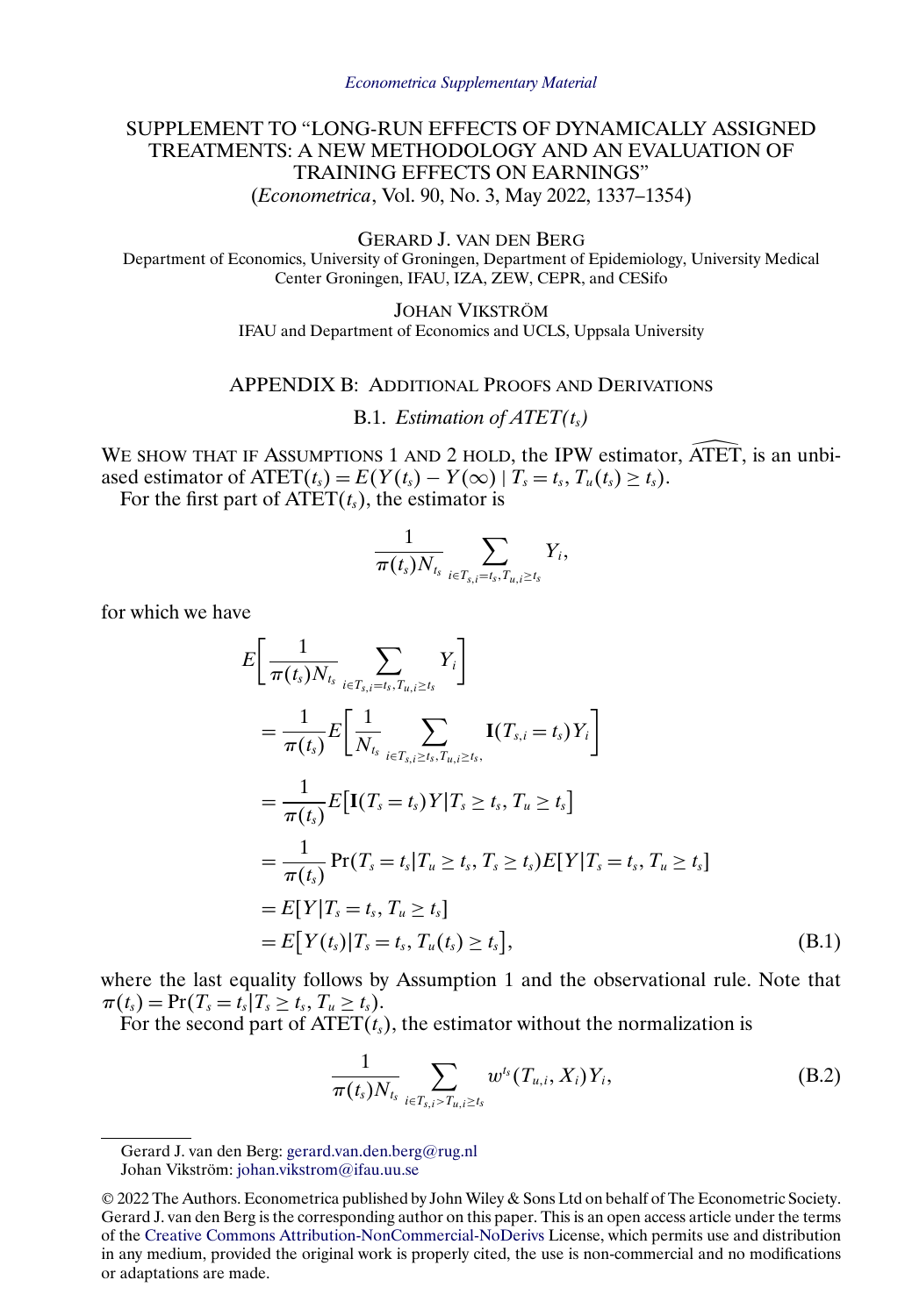<span id="page-1-0"></span>for which we have

$$
E\left[\frac{1}{\pi(t_{s})N_{t_{s}}} \sum_{i\in T_{s,i}>T_{u,i}\geq t_{s}} w^{t_{s}}(T_{u,i}, X_{i})Y_{i}\right]
$$
  
\n
$$
= E\left[\frac{1}{\pi(t_{s})N_{t_{s}}} \sum_{i\in T_{s,i}\geq t_{s}, T_{u,i}\geq t_{s}} w^{t_{s}}(T_{u,i}, X_{i})\mathbf{I}(T_{s,i} > T_{u,i})Y_{i}\right]
$$
  
\n
$$
= E\left[\frac{1}{\pi(t_{s})N_{t_{s}}} \sum_{i\in T_{s,i}\geq t_{s}, T_{u,i}\geq t_{s}} \sum_{u=t_{s}}^{T_{u}^{max}} w^{t_{s}}(t_{u}, X_{i})\mathbf{I}(T_{s,i} > t_{u}, T_{u,i} = t_{u})Y_{i}\right]
$$
  
\n
$$
= \frac{1}{\pi(t_{s})} E\left[\sum_{t_{u}=t_{s}}^{T_{u}^{max}} w^{t_{s}}(t_{u}, X)\mathbf{I}(T_{s} > t_{u}, T_{u} = t_{u})Y\Big|T_{s} \geq t_{s}, T_{u} \geq t_{s}\right]
$$
  
\n
$$
= E_{X|T_{s} \geq t_{s}, T_{u} \geq t_{s}} \left[\frac{1}{\pi(t_{s})} E\left[\sum_{t_{u}=t_{s}}^{T_{u}^{max}} w^{t_{s}}(t_{u}, X)\mathbf{I}(T_{s} > t_{u}, T_{u} = t_{u})Y\Big|T_{s} \geq t_{s}, T_{u} \geq t_{s}, X\right]\right].
$$

For sake of presentation, use the notation

$$
h(t, X) = \Pr(T_u = t | T_s > t, T_u \ge t, X).
$$

Next, using Assumptions 1 and 2, and using that  $w^{t_s}(t_u, X) = \frac{p(t_s, X)}{\prod_{m=1}^{t_u} [1-p(t_m, X)]}$  $\frac{p(t_s, X)}{\prod_{m=t_s}^{t_u}[1-p(m,X)]}$ :

$$
E[w^{t}(t_{u}, X)I(T_{s} > t_{u}, T_{u} = t_{u})Y|T_{s} \geq t_{s}, T_{u} \geq t_{s}, X]
$$
  
\n
$$
= w^{t_{s}}(t_{u}, X)Pr(T_{s} > t_{u}, T_{u} = t_{u}|T_{s} \geq t_{s}, T_{u} \geq t_{s}, X)E[Y|T_{s} > t_{u}, T_{u} = t_{u}, X]
$$
  
\n
$$
= \frac{p(t_{s}, X)}{\prod_{m=t_{s}}}[1 - p(m, X)]
$$
  
\n
$$
\times \left[\prod_{m=t_{s}}^{t_{u}}[1 - p(m, X)]\right]E[Y|T_{s} > t_{u}, T_{u} = t_{u}, X]
$$
  
\n
$$
= p(t_{s}, X)h(t_{u}, X)\left[\prod_{m=t_{s}}^{t_{u}-1}[1 - h(m, X)]\right]E[Y|T_{s} > t_{u}, T_{u} = t_{u}, X]
$$
  
\n
$$
= p(t_{s}, X)h(t_{u}, X)\left[\prod_{m=t_{s}}^{t_{u}-1}[1 - h(m, X)]\right]E[Y|T_{s} > t_{u}, T_{u} = t_{u}, X]
$$
  
\n
$$
= p(t_{s}, X)h(t_{u}, X)\left[\prod_{m=t_{s}}^{t_{u}-1}[1 - h(m, X)]\right]E[Y(\infty)|T_{s} > t_{u}, T_{u}(\infty) = t_{u}, X]
$$
  
\n
$$
= p(t_{s}, X)h(t_{u}, X)\left[\prod_{m=t_{s}}^{t_{u}-1}[1 - h(m, X)]\right]
$$
  
\n
$$
\times E[Y(\infty)|T_{s} = t_{s}, T_{u}(\infty) = t_{u}, X].
$$
\n(B.3)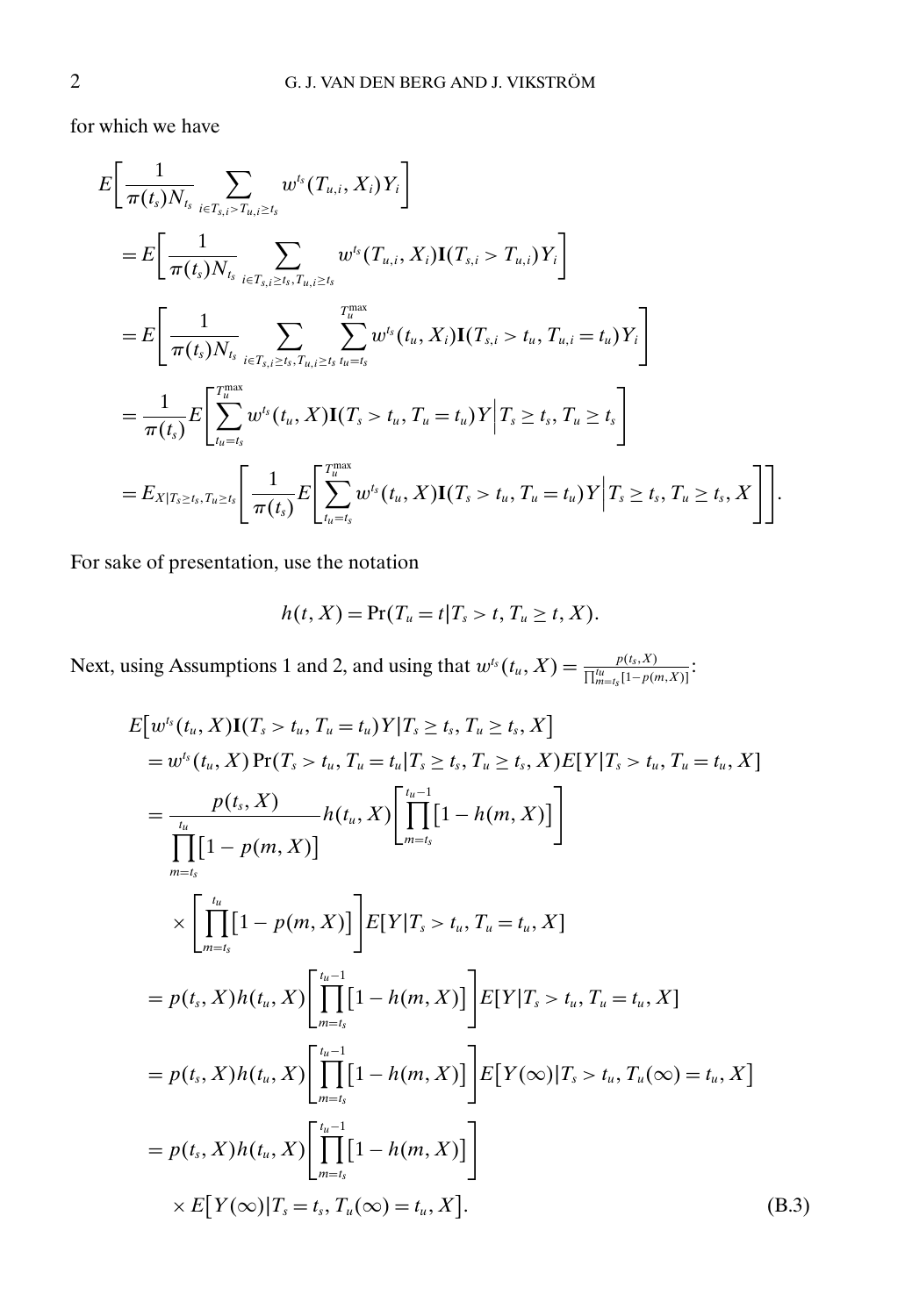<span id="page-2-0"></span>Note that the second equality follows from the definition of  $w^{t_s}(t_u, X)$ , the third equality by simplifying, the fourth equality by Assumption 1, and the fifth equality by applying Assumption 2 for  $t_s, \ldots, t_u$ .

From [\(B.2\)](#page-0-0) and [\(B.3\)](#page-1-0),

$$
E\left[\frac{1}{\pi(t_s)N_{t_s}}\sum_{i\in T_{s,i}>T_{u,i},T_{u,i}\geq t_s}w^{t_s}(T_{u,i},X_i)Y_i\right]
$$
  
=  $E_{X|T_s\geq t_s,T_u\geq t_s}\left[\frac{p(t_s,X)}{\pi(t_s)}\sum_{t_u=t_s}^{T_u^{\max}}h(t_u,X)\left[\prod_{m=t_s}^{t_u-1}[1-h(m,X)]\right]\right]$   
 $\times E[Y(\infty)|T_s=t_s,T_u(\infty)=t_u,X]\left].$  (B.4)

For sake of presentation, introduce the notation:

$$
y(T_u(\infty) = t, X) = E[Y(\infty)|T_s = t_s, T_u(\infty) = t, X],
$$
  

$$
y(T_u(\infty) > t, X) = E[Y(\infty)|T_s = t_s, T_u(\infty) > t, X],
$$
  

$$
y(T_u(\infty) \ge t, X) = E[Y(\infty)|T_s = t_s, T_u(\infty) \ge t, X].
$$

Using this notation, we have using that by construction  $h(T_u^{\max}, X) = 1$ ,

$$
h(T_u^{\max}, X) \left[ \prod_{m=t_s}^{T_u^{\max}-1} [1 - h(m, X)] \right] y(T_u(\infty) = T_u^{\max}, X)
$$
  
= 
$$
\left[ \prod_{m=t_s}^{T_u^{\max}-1} [1 - h(m)] \right] y(T_u(\infty) = T_u^{\max}, X).
$$
 (B.5)

Next, for time periods  $T_u^{\text{max}} - 1$  and  $T_u^{\text{max}} - 2$ ,

$$
\begin{aligned}\n\begin{bmatrix}\nT_u^{\max}-1 \\
\prod_{m=t_s}^{T_u^{\max}-1} \left[1-h(m,X)\right]\n\end{bmatrix} & y\left(T_u(\infty) = T_u^M, X\right) \\
&+ h\left(T_u^{\max}-1, X\right) \left[\prod_{m=t_s}^{T_u^{\max}-2} \left[1-h(m,X)\right]\right] & y\left(T_u(\infty) = T_u^{\max}-1, X\right) \\
&= \left[\prod_{m=t_s}^{T_u^{\max}-2} \left[1-h(m,X)\right]\right] & y\left(T_u(\infty) \ge T_u^{\max}-1, X\right),\n\end{aligned} \tag{B.6}
$$

and for arbitrary time periods t and  $t - 1$ ,

$$
\left[\prod_{m=t_s}^t[1-h(m,X)]\right]y\bigl(T_u(\infty)>t,X\bigr)+h(t,X)\bigl]
$$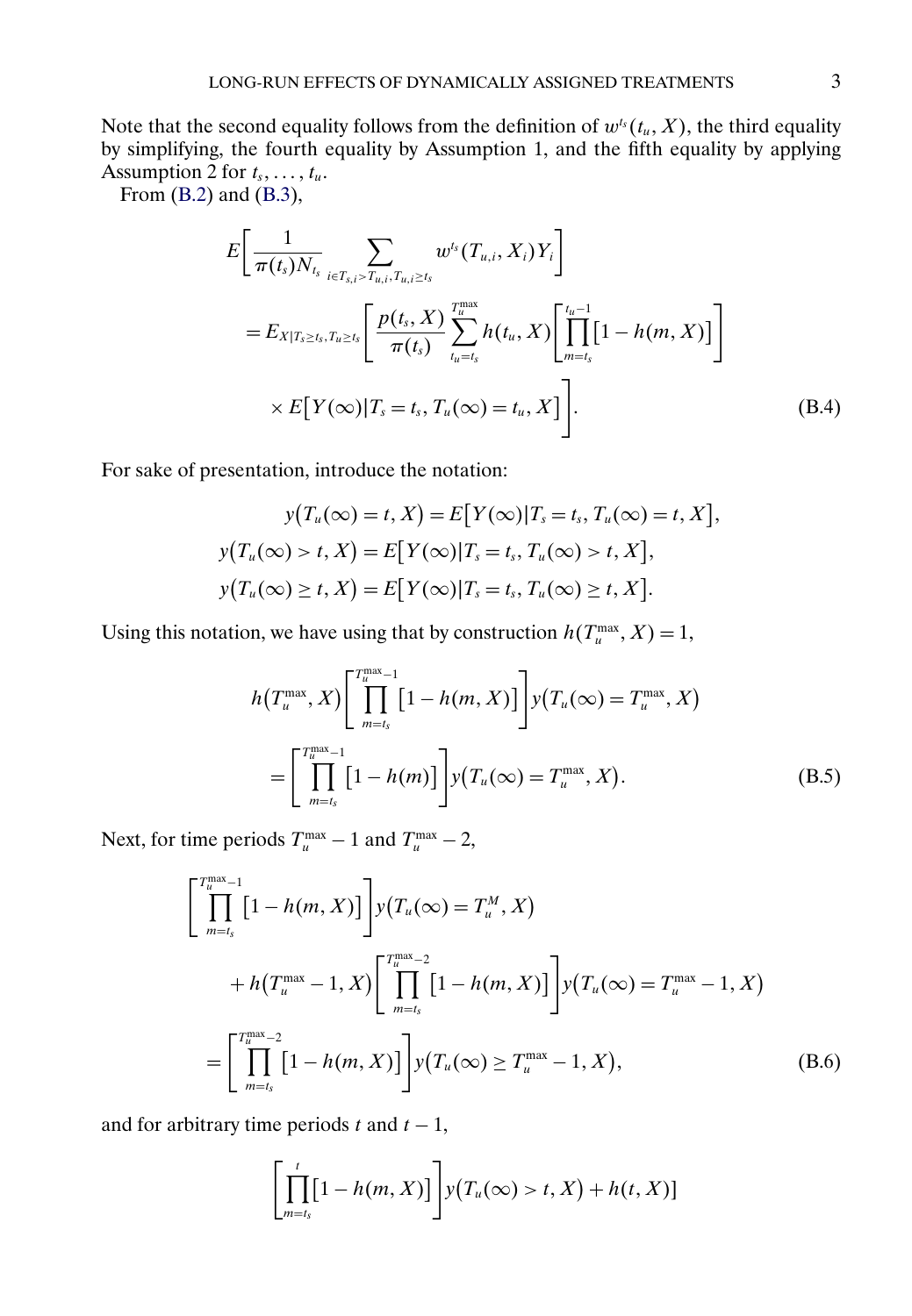$$
\times \left[\prod_{m=t_s}^{t-1} [1-h(m,X)]\right] y(T_u(\infty) = t-1, X)
$$

$$
= \left[\prod_{m=t_s}^{t-1} [1-h(m,X)]\right] y(T_u(\infty) \ge t-1, X). \tag{B.7}
$$

<span id="page-3-0"></span>Thus, using [\(B.5\)](#page-2-0) for  $T_u^{\max}$ , [\(B.6\)](#page-2-0) for  $T_u^{\max} - 1$  and (B.7) for  $t_s, \dots, T_u^{\max} - 2$ , we have

$$
\sum_{t_u=t_s}^{T_u^{\max}} h(t_u, X) \left[ \prod_{m=t_s}^{t_u-1} [1 - h(m, X)] \right] E[Y(\infty) | T_s = t_s, T_u(\infty) = t_u, X]
$$
\n
$$
= \sum_{t_u=t_s}^{T_u^{\max}} h(t_u, X) \left[ \prod_{m=t_s}^{t_{u-1}} [1 - h(m, X)] \right] y(T_u(\infty) = t_u, X)
$$
\n
$$
\stackrel{\text{(B.5)}}{=} \left[ \prod_{m=t_s}^{T_u^{\max}-1} [1 - h(m, X)] \right] y(T_u(\infty) = T_u^{\max}, X)
$$
\n
$$
+ \sum_{t_u=t_s}^{T_u^{\max}-1} h(t_u, X) \left[ \prod_{m=t_s}^{t_u-1} [1 - h(m, X)] \right] y(T_u(\infty) = t_u, X)
$$
\n
$$
\stackrel{\text{(B.6)}}{=} \left[ \prod_{m=t_s}^{T_u^{\max}-2} [1 - h(m, X)] \right] y(T_u(\infty) \ge T_u^{\max} - 1, X)
$$
\n
$$
+ \sum_{t_u=t_s}^{T_u^{\max}-2} h(t_u, X) \left[ \prod_{m=t_s}^{t_u-1} [1 - h(m, X)] \right] y(T_u(\infty) = t_u, X)
$$
\n
$$
\stackrel{\text{(B.7)}}{=} y(T_u(\infty) \ge t_s, X).
$$
\n(B.8)

Thus, from [\(B.4\)](#page-2-0) and (B.8),

$$
E\left[\frac{1}{N_{t_s}}\sum_{i\in T_{s,i} > T_{u,i}, T_{u,i} \ge t_s} w^{t_s}(T_{u,i}, X_i)Y_i\right]
$$
  
\n
$$
= E_{X|T_s \ge t_s, T_{u} \ge t_s} \left[\frac{p(t_s, X)}{\pi(t_s)} y(T_u(\infty) \ge t_s, X)\right]
$$
  
\n
$$
= \frac{1}{\pi(t_s)} E_{X|T_s \ge t_s, T_{u} \ge t_s} \left[p(t_s, X) E[Y(\infty) | T_s = t_s, T_u(\infty) \ge t_s, X]\right]
$$
  
\n
$$
= \frac{1}{\pi(t_s)} E_{X|T_s \ge t_s, T_{u} \ge t_s} \left[\Pr(T_s = t_s | T_s \ge t_s, T_u \ge t_s, X)\right]
$$
  
\n
$$
\times E[Y(\infty) | T_s = t_s, T_u(\infty) \ge t_s, X]\right]
$$
  
\n
$$
= \frac{1}{\pi(t_s)} Pr(T_s = t_s | T_s \ge t_s, T_u \ge t_s) E[Y(\infty) | T_s = t_s, T_u(\infty) \ge t_s]
$$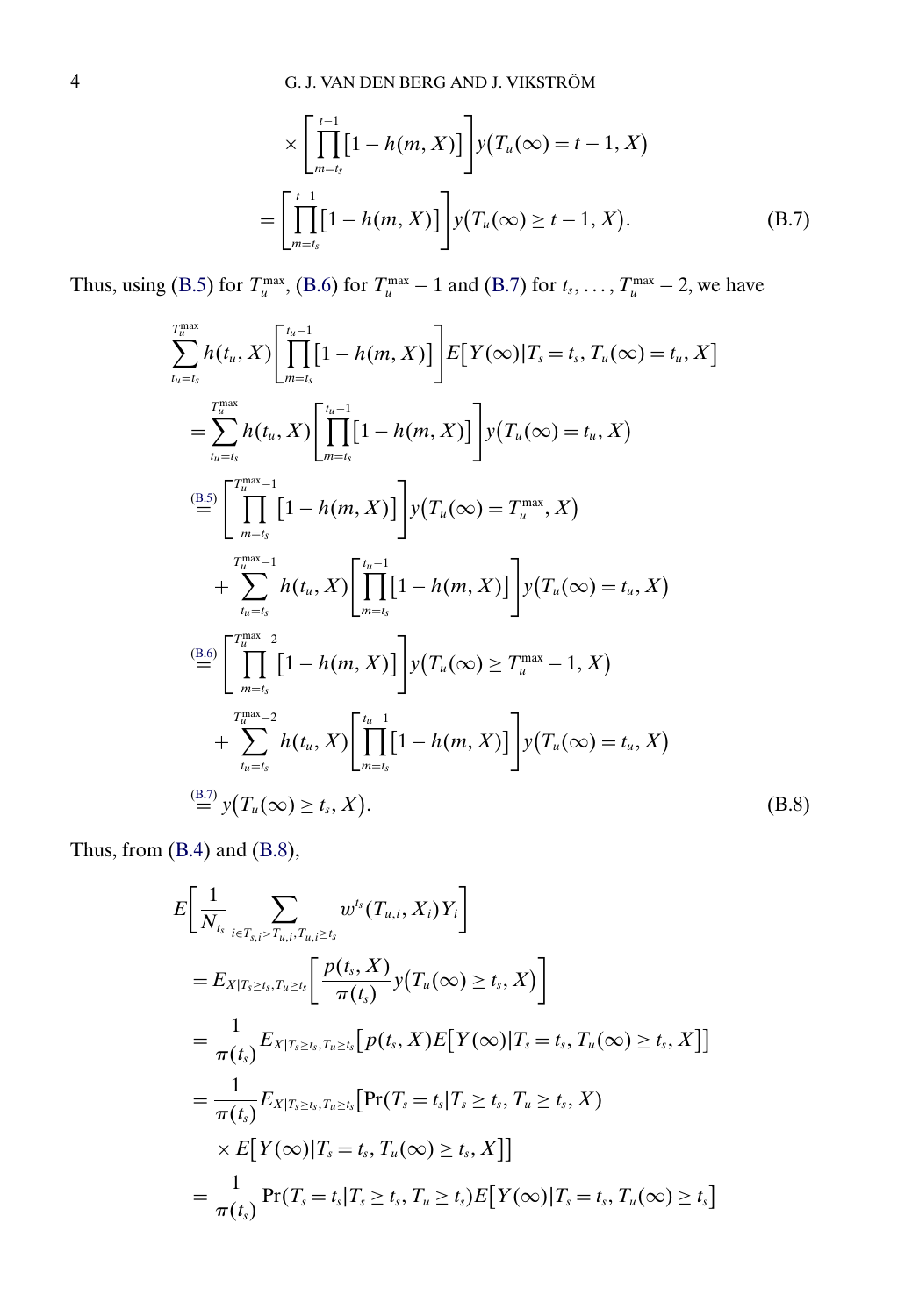$$
=E[Y(\infty)|T_s=t_s,T_u(\infty)\geq t_s].
$$
\n(B.9)

This averaging over  $X$  is admitted by the common support assumption.

is averaging over X is admitted by the common support assumently, [\(B.1\)](#page-0-0) and [\(B.9\)](#page-3-0) imply that  $E[\widehat{ATET}(t_s)] = \text{ATET}(t_s)$ .

### B.2. *Average Treatment Effect*  $ATE(t_s)$

Section B.2 provides identification and estimation results for the average treatment effect of  $t_s$  on Y among all those who, if they were assigned to  $t_s$ , would still be in the initial state at that time  $t_s$ :

$$
ATE(t_s) = E(Y(t_s) - Y(\infty) | T_u(t_s) \geq t_s).
$$

In this section, the sequential unconfoundedness Assumption 2 refers to the variety for the ATE(t<sub>s</sub>), that is, with conditional independence of  $P_t$  from both  $Y(t)$  and  $Y(\infty)$ .

#### B.2.1. *Identification*

Identification of  $ATE(t<sub>s</sub>)$  follows using similar reasoning as for  $ATET(t<sub>s</sub>)$ . For the second component of  $ATE(t<sub>s</sub>)$ , our assumptions give

$$
E(Y(\infty)|T_u(t_s) \ge t_s) = E_{X|T_u \ge t_s}[E(Y(\infty)|T_u(\infty) \ge t_s, X)]
$$
  
= 
$$
E_{X|T_u \ge t_s}[E(Y(\infty)|T_s > t_s, T_u(\infty) \ge t_s, X)], \quad (B.10)
$$

and from (A.6):

$$
E(Y(\infty)|T_s > t_s, T_u(\infty) \ge t_s, X)
$$
  
= 
$$
\sum_{k=t_s}^{T_u^{\text{max}}} h(k, X) \left[ \prod_{m=t_s}^{k-1} [1 - h(m, X)] \right] E(Y|T_s > k, T_u = k, X).
$$
 (B.11)

Thus, from  $(B.10)$ – $(B.11)$  we have

$$
E(Y(\infty)|T_u(t_s) \ge t_s)
$$
  
=  $E_{X|T_u \ge t_s} \left[ \sum_{k=t_s}^{T_u^{\text{max}}} h(k, X) \left[ \prod_{m=t_s}^{k-1} [1 - h(m, X)] \right] E(Y|T_s > k, T_u = k, X) \right].$  (B.12)

For the first component of  $ATE(t<sub>s</sub>)$ ,

$$
E(Y(t_s)|T_u(t_s) \ge t_s) = E(Y(t_s)|T_u(\infty) \ge t_s)
$$
  
=  $E_{X|T_u \ge t_s}[E(Y(t_s)|T_u(\infty) \ge t_s, X)]$   
=  $E_{X|T_u \ge t_s}[E(Y(t_s)|T_s = t_s, T_u(\infty) \ge t_s, X)]$   
=  $E_{X|T_u \ge t_s}[E(Y|T_s = t_s, T_u \ge t_s, X)],$  (B.13)

where we apply Assumption 1 multiple times and where the second equality follows from the law of iterated expectations, the third from Assumption 2, and the fourth from the observational rule.

From (B.12) and (B.13), we thus obtain the following.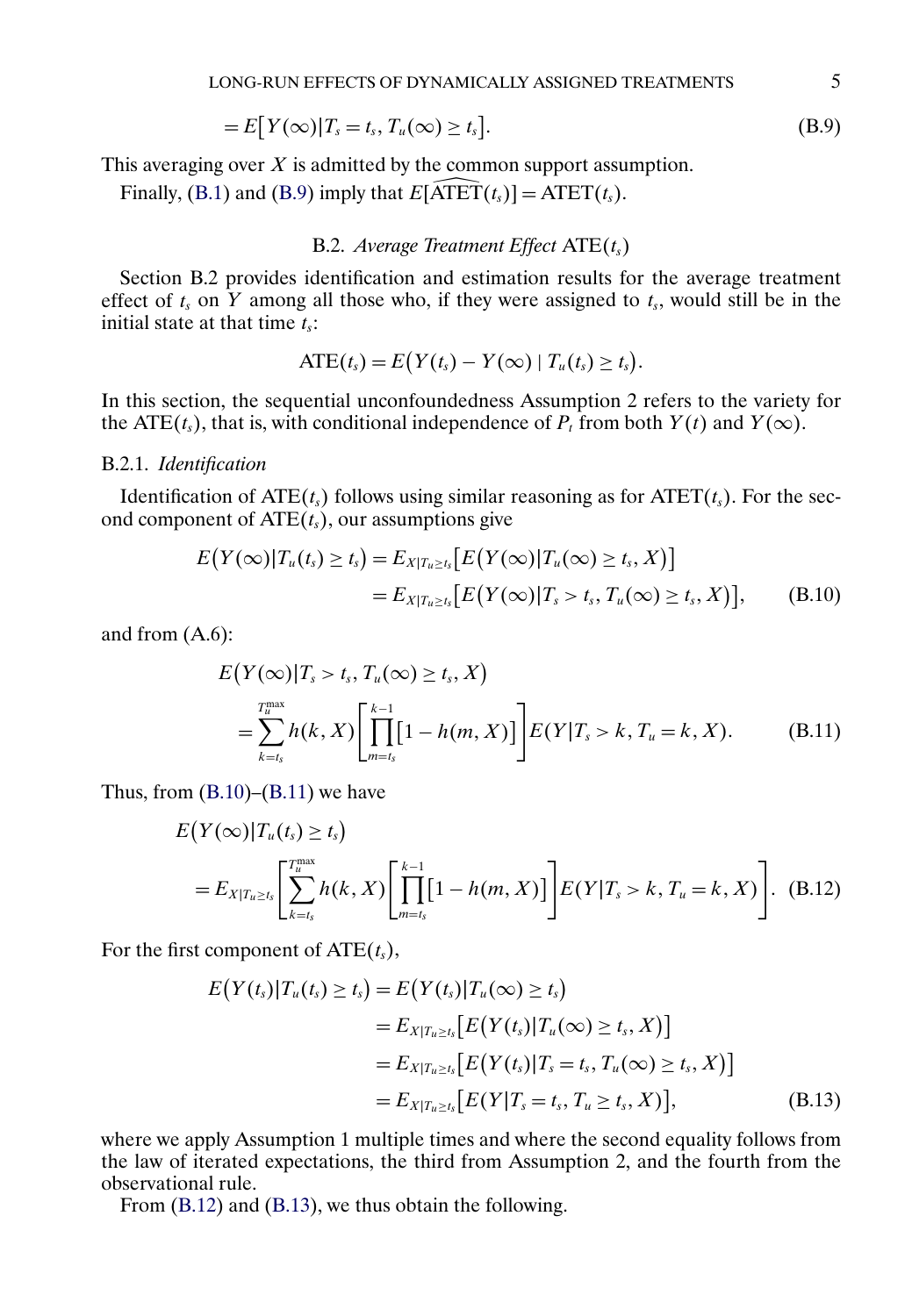<span id="page-5-0"></span>THEOREM 1—ATE version: *If Assumptions* 1 *and* 2 *hold*, *then*

$$
ATE(t_s) = E_{X|T_u \ge t_s} [E(Y|T_s = t_s, T_u \ge t_s, X)]
$$
  
- 
$$
E_{X|T_u \ge t_s} \left[ \sum_{k=t_s}^{T_u^{\text{max}}} h(k, X) \left[ \prod_{m=t_s}^{k-1} [1 - h(m, X)] \right] E(Y|T_s > k, T_u = k, X) \right],
$$

*where*

$$
h(t, X) = \Pr(T_u = t | T_s > t, T_u \geq t, X).
$$

## B.3. *Estimation*

If Assumptions 1 and 2 hold, then  
\n
$$
\widehat{\text{ATE}}(t_s) = \frac{1}{\sum_{i \in T_{s,i} = t_s, T_{u,i} \ge t_s} w_{\text{ATE1}}^{t_s} (X_i)} \sum_{i \in T_{s,i} = t_s, T_{u,i} \ge t_s} w_{\text{ATE1}}^{t_s} (X_i) Y_i - \frac{1}{\sum_{i \in T_{s,i} > T_{u,i} \ge t_s} w_{\text{ATE0}}^{t_s} (T_{u,i}, X_i)} \sum_{i \in T_{s,i} > T_{u,i} \ge t_s} w_{\text{ATE0}}^{t_s} (T_{u,i}, X_i) Y_i, \quad (B.14)
$$

where

$$
w'_{\text{ATE1}}(X) = \frac{1}{p(t, X)},
$$
  

$$
w'_{\text{ATE0}}(t_u, X) = \frac{1}{1 - p(t, X)} \frac{1}{\prod_{m=t+1}^{t_u} [1 - p(m, X)]},
$$

is an unbiased estimator of  $ATE(t_s) = E(Y(t_s) - Y(\infty) | T_s \ge t_s, T_u(\infty) \ge t_s)$ .

1

PROOF: For the first part of  $ATE(t<sub>s</sub>)$ , the estimator without the normalization is

$$
\frac{1}{N_{t_s}}\sum_{i\in T_{s,i}=t_s,T_{u,i}\geq t_s}w_{\text{ATE1}}^{t_s}(X_i)Y_i,
$$

under Assumptions 1 and 2 we have

$$
E\left[\frac{1}{N_{t_s}}\sum_{i\in T_{s,i}=t_s,T_{u,i}\geq t_s} w_{\text{ATE1}}^{t_s}(X_i)Y_i\right]
$$
  
\n
$$
= E\left[\frac{1}{N_{t_s}}\sum_{i\in T_{s,i}\geq t_s,T_{u,i}\geq t_s} w_{\text{ATE1}}^{t_s}(X_i)\mathbf{I}(T_{s,i}=t_s)Y_i\right]
$$
  
\n
$$
= E[w_{\text{ATE1}}^{t_s}(X)\mathbf{I}(T_s=t_s)Y|T_s\geq t_s, T_u\geq t_s]
$$
  
\n
$$
= E_{X|T_s\geq t_s,T_u\geq t_s}\left[E[w_{\text{ATE1}}^{t_s}(X)\mathbf{I}(T_s=t_s)Y|T_s\geq t_s, T_u\geq t_s, X]\right]
$$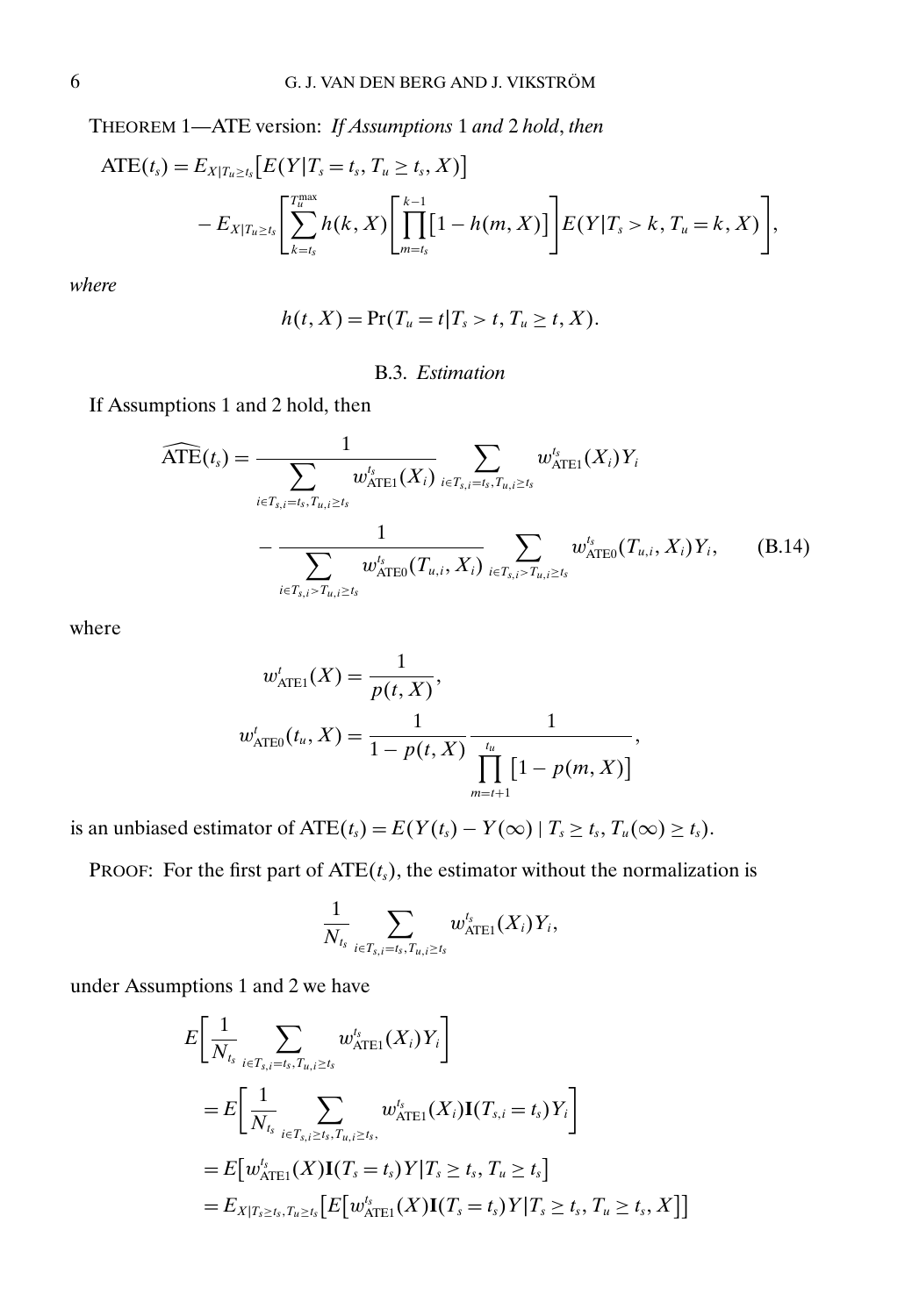<span id="page-6-0"></span>
$$
=E_{X|T_s\geq t_s,T_u\geq t_s}\left[\frac{1}{p(t_s,X)}p(t_s,X)E[Y|X,T_s=t_s,T_u\geq t_s,X]\right]
$$
  
\n
$$
=E_{X|T_s\geq t_s,T_u\geq t_s}\left[E[Y(t_s)|T_s=t_s,T_u(\infty)\geq t_s,X]\right]
$$
  
\n
$$
=E_{X|T_s\geq t_s,T_u\geq t_s}\left[E[Y(t_s)|T_s\geq t_s,T_u(\infty)\geq t_s,X]\right]
$$
  
\n
$$
=E[Y(t_s)|T_s\geq t_s,T_u(\infty)\geq t_s],
$$
\n(B.15)

where the first three equalities follow by rewriting, the fourth by substituting for  $w_{\text{ATEI}}^{t_s}(X) = \frac{1}{p(t_s, X)}$ , the fifth by Assumption 1 and the observational rule, the sixth equality by Assumption 2 for period  $t_s$ , and the seventh by averaging over X.

For the second part of  $ATE(t<sub>s</sub>)$ , the estimator without the normalization is

$$
\frac{1}{N_{\mathit{t_s}}} \sum_{\mathit{i} \in T_{\mathit{s,i}} > T_{\mathit{u,i}} \geq t_{\mathit{s}}} w_{\text{ATE0}}^{\mathit{t_s}}(T_{\mathit{u,i}}, X_{\mathit{i}}) Y_{\mathit{i}},
$$

using similar reasoning as in [\(B.2\)](#page-0-0) we have

$$
E\left[\frac{1}{N_{t_s}}\sum_{i\in T_{s,i} > T_{u,i}\geq t_s} w_{\text{ATE0}}^{t_s}(T_{u,i}, X_i)Y_i\right]
$$
  
=  $E_{X|T_s \geq t_s, T_{u}\geq t_s}$   

$$
\times \left[E\left[\sum_{t_u=t_s}^{T_u^{\text{max}}} w_{\text{ATE0}}^{t_s}(t_u, X)\mathbf{I}(T_s > t_u, T_u = t_u)Y\middle| T_s \geq t_s, T_u \geq t_s, X\right]\right].
$$
 (B.16)

Under Assumptions 1 and 2, and using the fact that  $w_{\text{ATE0}}^{t_s}(t_u, X) = \frac{1}{\prod_{m=t_s}^{t_u}[1-p(m,X)]}$ :

$$
E[w_{\text{ATE0}}^{t_{s}}(t_{u}, X) \mathbf{I}(T_{s} > t_{u}, T_{u} = t_{u}) Y | T_{s} \geq t_{s}, T_{u} \geq t_{s}, X]
$$
\n
$$
= w_{\text{ATE0}}^{t}(t_{u}, X) \Pr(T_{s} > t_{u}, T_{u} = t_{u} | T_{u} \geq t_{s}, T_{s} \geq t_{s}, X) E[Y | T_{s} > t_{u}, T_{u} = t_{u}, X]
$$
\n
$$
= \frac{1}{\prod_{m=t_{s}}}[1 - p(m|X)]
$$
\n
$$
\times \left[\prod_{m=t_{s}}^{t_{u}}[1 - p(m, X)]\right] E[Y | T_{s} > t_{u}, T_{u} = t_{u}, X]
$$
\n
$$
\times \left[\prod_{m=t_{s}}^{t_{u}}[1 - p(m, X)]\right] E[Y | T_{s} > t_{u}, T_{u} = t_{u}, X]
$$
\n
$$
= h(t_{u}, X) \left[\prod_{m=t_{s}}^{t_{u}-1}[1 - h(m, X)]\right] E[Y | T_{s} > t_{u}, T_{u} = t_{u}, X]
$$
\n
$$
= h(t_{u}, X) \left[\prod_{m=t_{s}}^{t_{u}-1}[1 - h(m, X)]\right] E[Y | T_{s} > t_{u}, T_{u}(\infty) = t_{u}, X]
$$
\n
$$
= h(t_{u}, X) \left[\prod_{m=t_{s}}^{t_{u}-1}[1 - h(m, X)]\right] E[Y(\infty)|T_{s} > t_{s}, T_{u}(\infty) = t_{u}, X]. \tag{B.17}
$$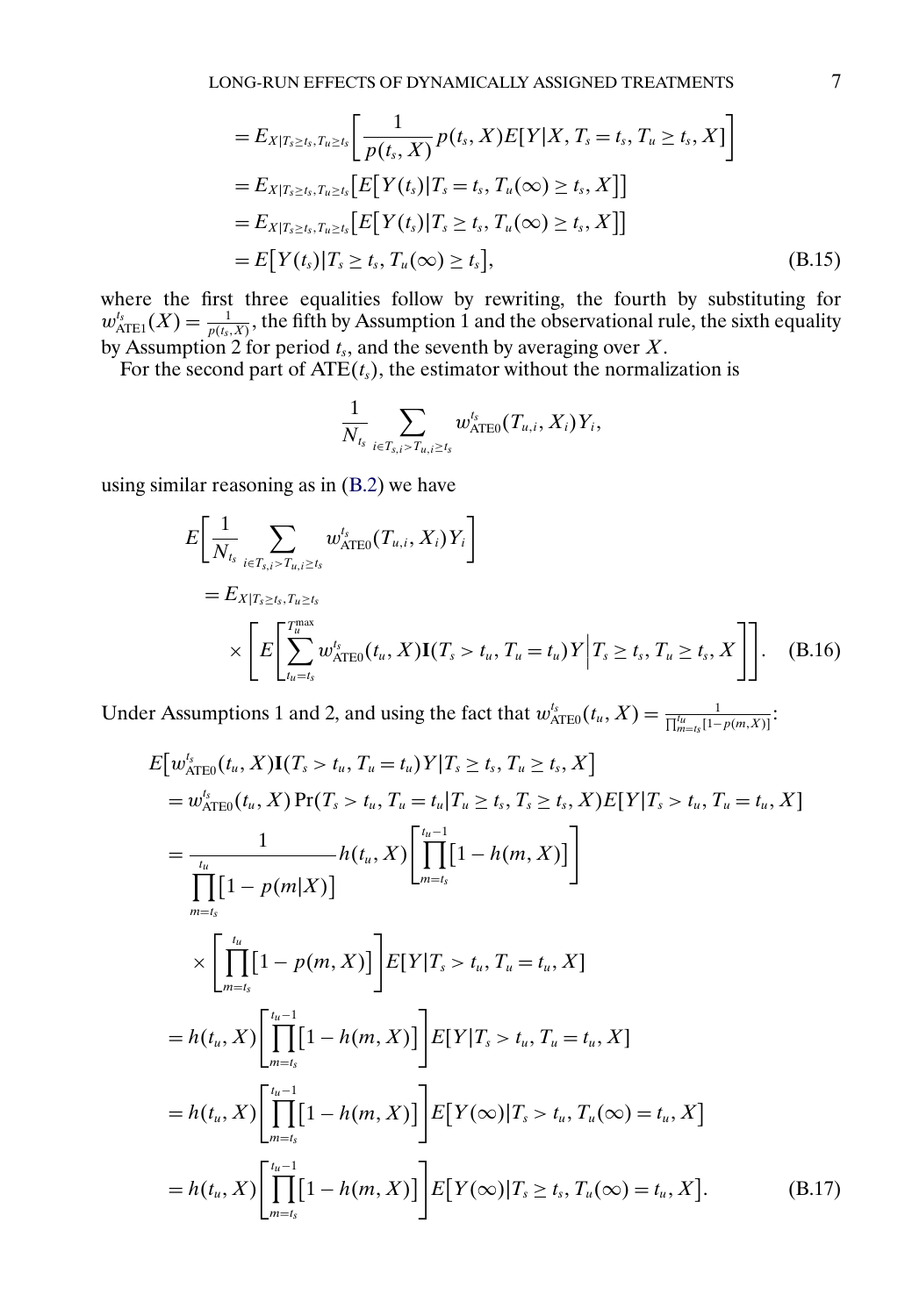<span id="page-7-0"></span>Note that the second equality follows from the definition of  $w_{\text{ATE0}}^{t_s}(t_u, X)$ , the third equality by simplifying, the fourth equality by Assumption 1, and the fifth equality by applying Assumption 2 for  $t_s, \ldots, t_u$ .

Thus, from [\(B.16\)](#page-6-0) and [\(B.17\)](#page-6-0),

$$
E\left[\frac{1}{N_{t_s}}\sum_{i\in T_{s,i} > T_{u,i}, T_{u,i} \ge t_s} w_{\text{ATEO}}^{t_s}(T_{u,i}, X_i)Y_i\right]
$$
  
=  $E_{X|T_s \ge t_s, T_{u} \ge t_s} \left[\sum_{t_u=t_s}^{T_u^{\text{max}}} h(t_u, X) \left[\prod_{m=t_s}^{t_u-1} [1 - h(m, X)]\right]\right]$   
 $\times E[Y(\infty)|T_s \ge t_s, T_u(\infty) = t_u, X]\left].$  (B.18)

Next, using similar reasoning as for [\(B.8\)](#page-3-0) we have

$$
\sum_{t_u=t_s}^{T_u^{\max}} h(t_u, X) \left[ \prod_{m=t_s}^{t_u-1} [1 - h(m, X)] \right] E[Y(\infty) | T_s \ge t_s, T_u(\infty) = t_u, X]
$$
  
=  $E[Y(\infty) | T_s \ge t_s, T_u(\infty) \ge t_s, X],$  (B.19)

so that from (B.18) and (B.19),

$$
E\left[\frac{1}{N_{t_s}}\sum_{i\in T_{s,i} > T_{u,i}, T_{u,i} \ge t_s} w_{\text{ATE0}}^{t_s}(T_{u,i}, X_i)Y_i\right]
$$
  
=  $E_{X|T_s \ge t_s, T_{u} \ge t_s} [E[Y(\infty)|T_s \ge t_s, T_u(\infty) \ge t_s, X]]$   
=  $E[Y(\infty)|T_s \ge t_s, T_u(\infty) \ge t_s].$  (B.20)

Finally, [\(B.15\)](#page-5-0) and (B.20) imply that  $E[\widehat{ATE}(t_s)] = ATE(t_s)$ .  $Q.E.D.$ 

# B.4. *Time-Varying Covariates*

# B.4.1. *Identification*

Consider identification of  $\text{ATET}(t_s) = E(Y(t_s) - Y(\infty) | T_s = t_s, T_u(t_s) \ge t_s)$ . For the first component, as before

$$
E(Y(t_s)|T_s = t_s, T_u(t_s) \ge t_s) = E(Y|T_s = t_s, T_u \ge t_s).
$$
\n(B.21)

For the second component, by no-anticipation and averaging over  $X_{t_s}^-$ ,

$$
E(Y(\infty)|T_s = t_s, T_u(t_s) \ge t_s)
$$
  
=  $E(Y(\infty)|T_s = t_s, T_u(\infty) \ge t_s)$   
=  $E_{X_{t_s}^-|T_s = t_s, T_u \ge t_s} [E(Y(\infty)|T_s = t_s, T_u(\infty) \ge t_s, X_{t_s}^-)].$  (B.22)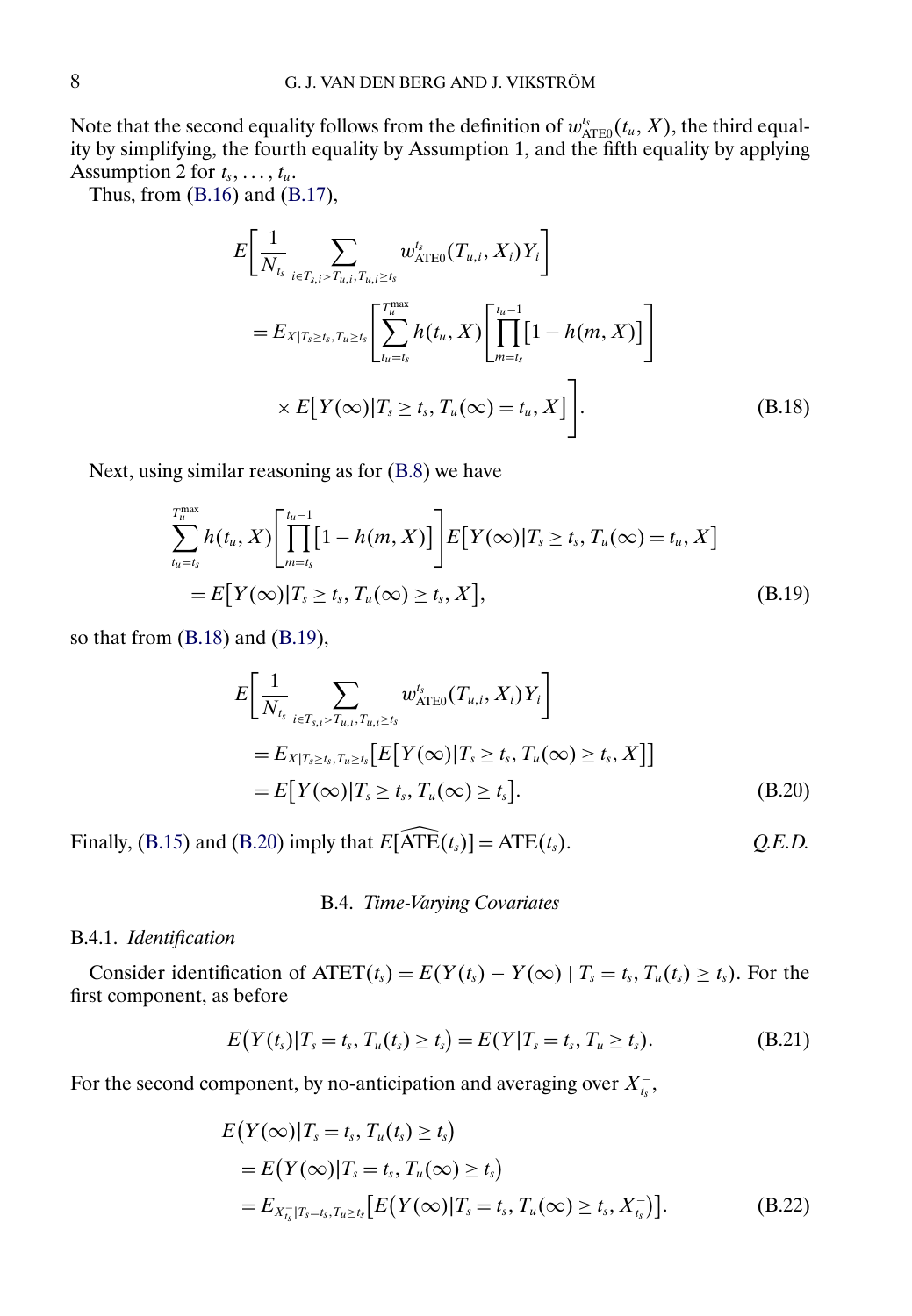<span id="page-8-0"></span>Then, by Assumption 4 for period  $t_s$ ,

$$
E(Y(\infty)|T_s=t_s,T_u(\infty)\geq t_s,X_{t_s}^-)=E(Y(\infty)|T_s>t_s,T_u(\infty)\geq t_s,X_{t_s}^-).
$$

Next, using the notation  $h(X_t^-) = Pr(T_u = t | T_s > t, T_u \ge t, X_t^-)$  we have

$$
E(Y(\infty)|T_s > t_s, T_u(\infty) \ge t_s, X_{t_s}^{-})
$$
  
=  $h(X_{t_s}^{-})E(Y(\infty)|T_s > t_s, T_u(\infty) = t_s, X_{t_s}^{-})$   
+  $[1 - h(X_{t_s}^{-})]E(Y(\infty)|T_s > t_s, T_u(\infty) > t_s, X_{t_s}^{-})$   
=  $h(X_{t_s}^{-})E(Y|T_s > t_s, T_u = t_s, X_{t_s}^{-})$   
+  $[1 - h(X_{t_s}^{-})]E(Y(\infty)|T_s > t_s, T_u(\infty) > t_s, X_{t_s}^{-}),$  (B.23)

where the second equality follows from no-anticipation and the observational rule. Also, under no-anticipation,  $Pr(T_u = t | T_s > t, T_u(\infty) \ge t, X_t^-) = Pr(T_u = t | T_s > t, T_u \ge t)$  $t, X_t^-$  =  $h(X_t^-)$ , and the treatment probability  $h(X_{t_s}^-)$  is observed. Next,

$$
E(Y(\infty)|T_s > t_s, T_u(\infty) > t_s, X_{t_s}^{-})
$$
  
=  $E_{X_{t_{s+1}}^{-}|T_s > t_s, T_u > t_s, X_{t_s}^{-}}[E(Y(\infty)|T_s > t_s, T_u(\infty) > t_s, X_{t_s+1}^{-})]$   
=  $E_{X_{t_{s+1}}^{-}|T_s > t_s, T_u > t_s, X_{t_s}^{-}}[E(Y(\infty)|T_s > t_s + 1, T_u(\infty) > t_s, X_{t_s+1}^{-})]$   
=  $E_{X_{t_{s+1}}^{-}|T_s > t_s, T_u > t_s, X_{t_s}^{-}}[E(Y(\infty)|T_s > t_s + 1, T_u(\infty) \ge t_s + 1, X_{t_s+1}^{-})],$  (B.24)

where the first equality follows from the law of iterated expectations, the second equality from Assumption 4 for period  $t_s + 1$ , and the third equality by rewriting. Here, the covariates  $X_{t_s+1}^-$  may include  $X_{t_s}^-$ . From (B.23), by replacing  $t_s$  with  $t_s + 1$ ,

$$
E(Y(\infty)|T_s > t_s + 1, T_u(\infty) \ge t_s + 1, X_{t_s+1}^{-})
$$
  
=  $h(X_{t_{s+1}}^{-})E(Y(\infty)|T_s > t_s + 1, T_u(\infty) = t_s + 1, X_{t_s+1}^{-})$   
+  $[1 - h(X_{t_{s+1}}^{-})]E(Y(\infty)|T_s > t_s + 1, T_u(\infty) > t_s + 1, X_{t_s+1}^{-})$ . (B.25)

Next, from (B.23) and (B.25),

$$
E(Y(\infty)|T_s > t_s, T_u(\infty) \ge t_s, X_{t_s}^{-})
$$
  
=  $h(X_{t_s}^{-})E(Y|T_s > t_s, T_u = t_s, X_{t_s}^{-})$   
+  $[1 - h(X_{t_s}^{-})]E_{X_{t_{s+1}}^{-}|T_s > t_s, T_u > t_s, X_{t_s}^{-}}[h(X_{t_{s+1}}^{-})$   
 $\times E(Y|T_s > t_s + 1, T_u = t_s + 1, X_{t_{s+1}}^{-})$   
+  $[1 - h(X_{t_{s+1}}^{-})]E(Y(\infty)|T_s > t_s + 1, T_u(\infty) > t_s + 1, X_{t_{s+1}}^{-})].$ 

Then, using (B.24) for  $t_s + 1$  gives

$$
E(Y(\infty)|T_s > t_s, T_u \ge t_s, X_{t_s}^{-})
$$
  
=  $h(X_{t_s}^{-})E(Y|T_s > t_s, T_u = t_s, X_{t_s}^{-})$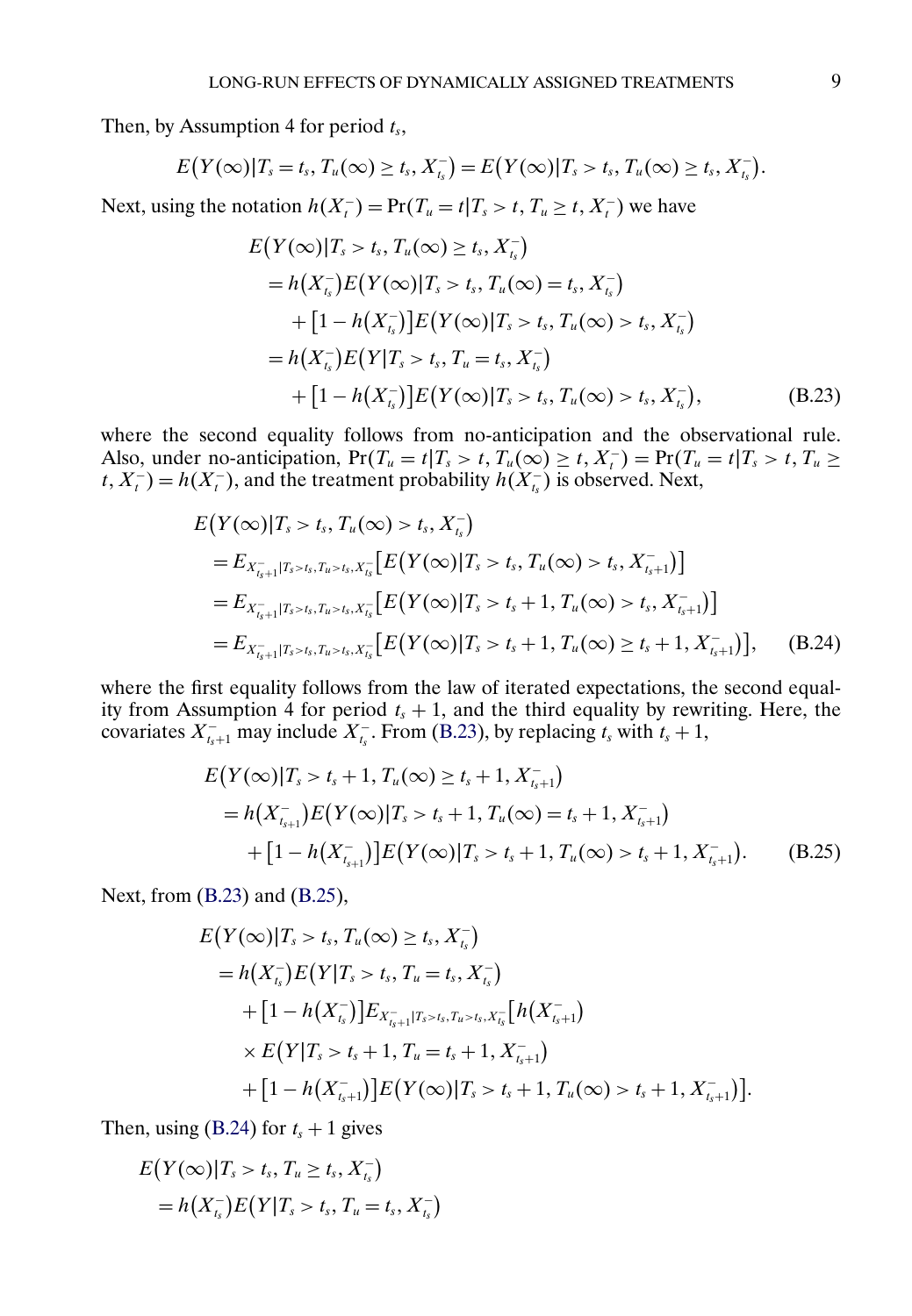+ 
$$
[1 - h(X_{t_s}^-)]E_{X_{t_{s+1}}^-|T_s > t_s, T_{u>s}^+|X_{t_s}^-}[h(X_{t_{s+1}}^-)E(Y|T_s > t_s + 1, T_u = t_s + 1, X_{t_{s+1}}^-)
$$
  
+  $[1 - h(X_{t_{s+1}}^-)]$   
 $\times E_{X_{t_{s+2}}^-|T_s > t_s + 1, T_u > t_s + 1, X_{t_{s+1}}^-}[E(Y(\infty)|T_s > t_s + 2, T_u(\infty) \ge t_s + 2, X_{t_s+2}^-)]],$ 

and [\(B.23\)](#page-8-0) for  $t_s + 2$  gives

$$
E(Y(\infty)|T_s > t_s, T_u \ge t_s, X_{t_s}^{-})
$$
  
=  $h(X_{t_s}^{-})E(Y|T_s > t_s, T_u = t_s, X_{t_s}^{-})$   
+  $[1 - h(X_{t_s}^{-})]E_{X_{t_{s+1}}^{-}|T_s > t_s, T_u > t_s, X_{t_s}^{-}}[h(X_{t_{s+1}}^{-})E(Y|T_s > t_s + 1, T_u = t_s + 1, X_{t_{s+1}}^{-})$   
+  $[1 - h(X_{t_{s+1}}^{-})]E_{X_{t_{s+2}}^{-}|T_s > t_s + 1, T_u > t_s + 1, X_{t_{s+1}}^{-}}[h(X_{t_{s+2}}^{-})$   
 $\times E(Y|T_s > t_s + 2, T_u = t_s + 2, X_{t_s+2}^{-})$   
+  $[1 - h(X_{t_{s+2}}^{-})]E(Y(\infty)|T_s > t_s + 2, T_u(\infty) > t_s + 2, X_{t_s+2}^{-})]]$ ,

and [\(B.24\)](#page-8-0) for  $t_s + 2$  gives

$$
E(Y(\infty)|T_s > t_s, T_u \ge t_s, X_{t_s}^{-})
$$
  
=  $h(X_{t_s}^{-})E(Y|T_s > t_s, T_u = t_s, X_{t_s}^{-})$   
+  $[1 - h(X_{t_s}^{-})]E_{X_{t_{s+1}}^{-} |T_s > t_s, T_u > t_s, X_{t_s}^{-}}[h(X_{t_{s+1}}^{-})E(Y|T_s > t_s + 1, T_u = t_s + 1, X_{t_{s+1}}^{-})$   
+  $[1 - h(X_{t_{s+1}}^{-})]E_{X_{t_{s+2}}^{-} |T_s > t_s + 1, T_u > t_s + 1, X_{t_{s+1}}^{-}}[h(X_{t_{s+2}}^{-})$   
 $\times E(Y|T_s > t_s + 2, T_u = t_s + 2, X_{t_{s+2}}^{-})$   
+  $[1 - h(X_{t_{s+2}}^{-})]$   
 $\times E_{X_{t_{s+3}}^{-} |T_s > t_s + 2, T_u > t_s + 2, X_{t_{s+2}}^{-}}[E(Y(\infty)|T_s > t_s + 3, T_u(\infty) \ge t_s + 3, X_{t_{s+1}}^{-})]]].$ 

and iteratively using [\(B.23\)](#page-8-0) and [\(B.24\)](#page-8-0) for  $t_s + 3, \ldots, T_u^{\max}$  we have

$$
E(Y(\infty)|T_s > t_s, T_u \ge t_s, X_{t_s}^{-})
$$
  
\n
$$
= h(X_{t_s}^{-})E(Y|T_s > t_s, T_u = t_s, X_{t_s}^{-})
$$
  
\n
$$
+ [1 - h(X_{t_s}^{-})]E_{X_{t_{s+1}}^{-}|T_s > t_s, T_u > t_s, X_{t_s}^{-}}[h(X_{t_{s+1}}^{-})E(Y|T_s > t_s + 1, T_u = t_s + 1, X_{t_{s+1}}^{-})
$$
  
\n
$$
+ [1 - h(X_{t_{s+1}}^{-})]E_{X_{t_{s+2}}^{-}|T_s > t_s + 1, T_u > t_s + 1, X_{t_{s+1}}^{-}}[h(X_{t_{s+2}}^{-})
$$
  
\n
$$
\times E(Y|T_s > t_s + 2, T_u = t_s + 2, X_{t_s+2}^{-}) + ...
$$
  
\n
$$
+ [1 - h(X_{T_u}^{-\max} - 1)]E_{X_{T_u}^{-\max}|T_s > T_u^{\max} - 1, T_u > T_u^{\max} - 1, X_{T_u}^{-\max} - 1}
$$
  
\n
$$
\times [p(X_{T_u}^{-\max})E(Y|T_s > T_u^{\max}, T_u = T_u^{\max}, X_{T_u}^{-\max})]...]].
$$
\n(B.26)

Finally, combining [\(B.22\)](#page-7-0), (B.26) and [\(B.21\)](#page-7-0) gives the result in Theorem 2.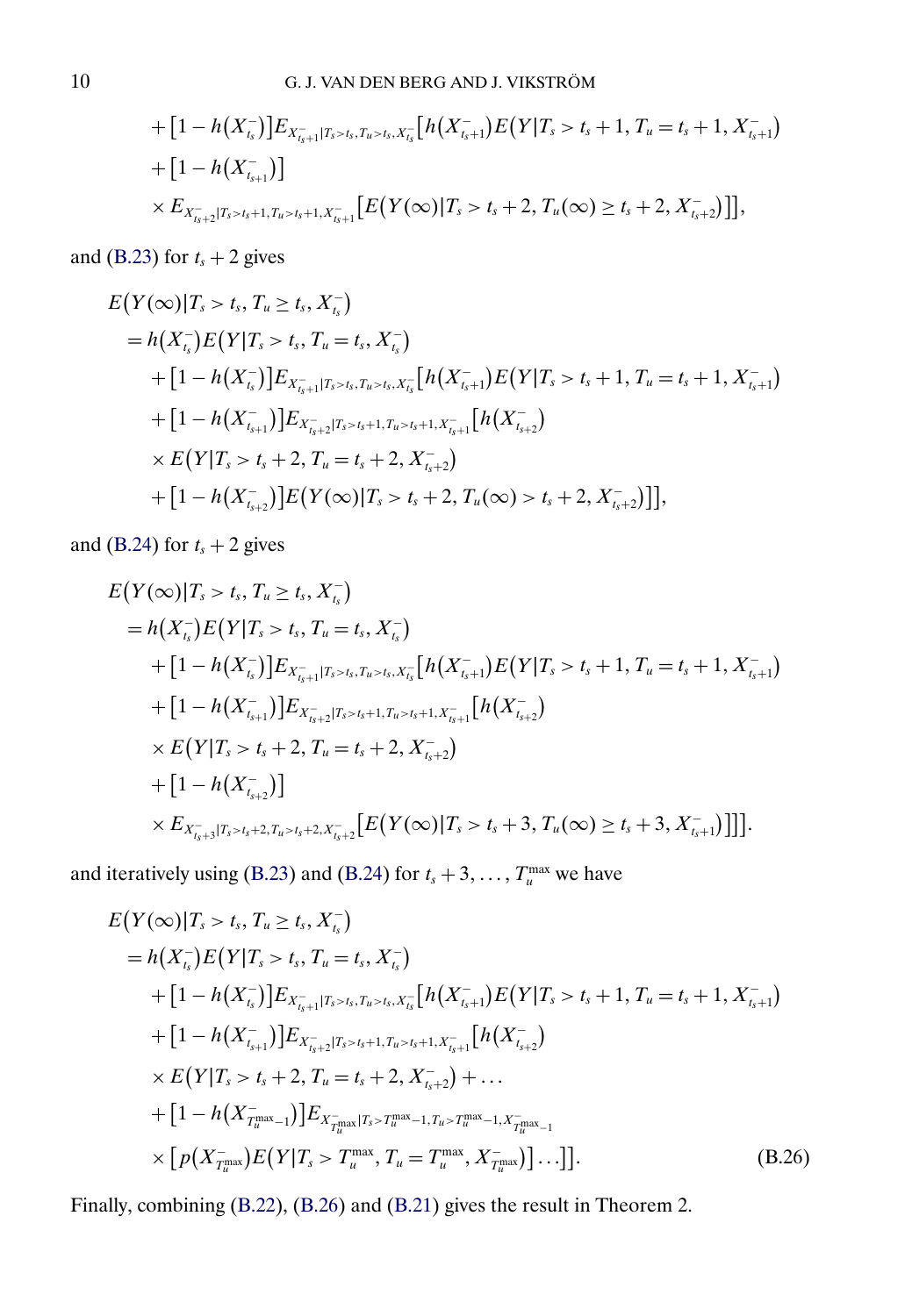# <span id="page-10-0"></span>B.4.2. *Estimation*

If no-anticipation and Assumption 4 hold, an unbiased estimator of 
$$
\widehat{\text{ATET}}(t_s)
$$
 is  
\n
$$
\widehat{\text{ATET}}(t_s) = \frac{1}{\pi(t_s)N_{t_s}} \sum_{i \in T_{s,i} = t_s, T_{u,i} \ge t_s} Y_i - \frac{1}{\sum_{i \in T_{s,i} > T_{u,i} \ge t_s} w^{t_s}(T_{u,i}, X_i^-)} \sum_{i \in T_{s,i} > T_{u,i} \ge t_s} w^{t_s}(T_{u,i}, X_i^-) Y_i
$$
\n(B.27)

where

$$
w^{t_s}(t_u, X^-) = \frac{p(t_s, X_{t_s}^-)}{\prod_{m=t_s}^{t_u} [1 - p(m, X_m^-)]}.
$$

PROOF: For the first part of  $\text{ATET}(t_s)$ , we have from [\(B.1\)](#page-0-0),

$$
E\bigg[\frac{1}{\pi(t_s)N_{t_s}}\sum_{i\in T_{s,i}=t_s,T_{u,i}\geq t_s}Y_i\bigg]=E[Y(t_s)|T_s=t_s,T_u(t_s)\geq t_s].
$$
 (B.28)

For the second part of  $\text{ATET}(t_s)$ , the estimator without the normalization is

$$
\frac{1}{\pi(t_{s})N_{\tau_{s}}} \sum_{i \in T_{s,i} > T_{u,i} \geq t_{s}} w^{t_{s}}\big(T_{u,i}, X_{i}^{-}\big)Y_{i},
$$

using similar reasoning as for [\(B.2\)](#page-0-0) we have

$$
E\left[\frac{1}{\pi(t_s)N_{t_s}}\sum_{i\in T_{s,i}>T_{u,i}\geq t_s}w^{t_s}(T_{u,i},X_i^-)Y_i\right]
$$
  
=  $E_{X_{t_s}^-|T_s\geq t_s,T_u\geq t_s}$   

$$
\times \left[\frac{1}{\pi(t_s)}E\left[\sum_{t_u=t_s}^{T_u^{\max}}w^{t_s}(t_u,X^-)\mathbf{I}(T_s>t_u,T_u=t_u)Y|T_s\geq t_s,T_u\geq t_s,X_{t_s}^-\right]\right].
$$
 (B.29)

We use the notation

$$
h(t, Xt-) = Pr(Tu = t | Ts > t, Tu \ge t, Xt-).
$$

If no-anticipation and Assumption 4 hold, and since  $w^{t_s}(t_u, X^-) = \frac{p(t_s, X_{t_s})}{\prod_{m=t_s}^{t_u} [1-p(m)]}$  $\frac{p_{(i_S, A_{t_S})}}{\prod_{m=t_S}^{t_u}[1-p(m, X_m)]}$ :

$$
E[w^{t_s}(t_s+1, X^{-})\mathbf{I}(T_s > t_s+1, T_u = t_s+1)Y|T_s \ge t_s, T_u \ge t_s, X_{t_s}^{-}]
$$
  
=  $w^{t_s}(t_s+1, X^{-})\Pr(T_s > t_s, T_u > t_s|T_u \ge t_s, T_s \ge t_s, X_{t_s}^{-})$   
 $\times \Pr(T_s > t_s+1, T_u = t_s+1|T_s > t_s, T_u > t_s, X_{t_s}^{-})$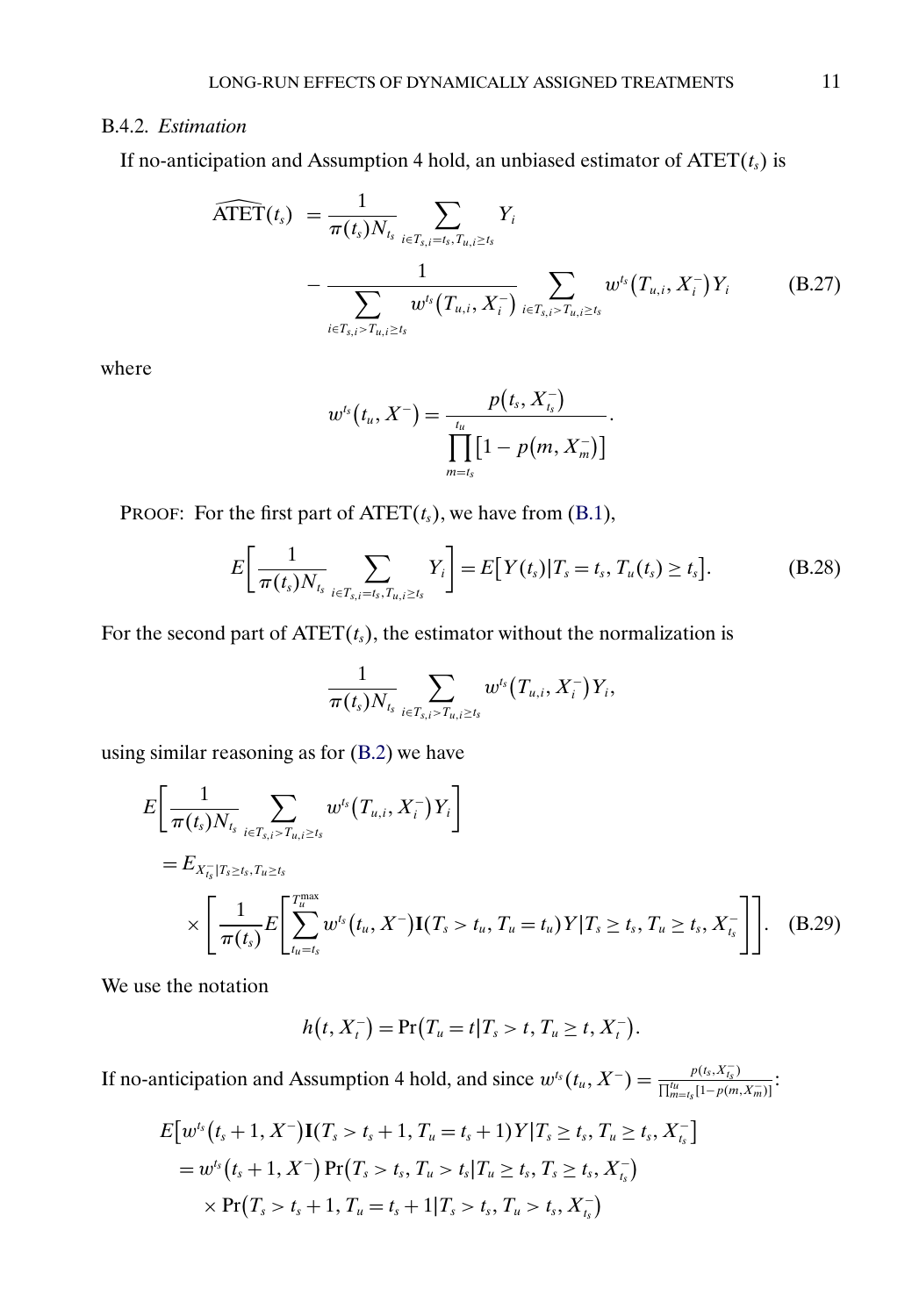<span id="page-11-0"></span>
$$
\times E[Y|T_s > t_s + 1, T_u = t_s + 1, X_{t_s}]
$$
\n
$$
= \frac{p(t_s, X_{t_s}^{-})}{\prod_{m=t_s}^{t_{s+1}} [1 - p(m, X_m^{-})]} [1 - h(t_s, X_{t_s}^{-})][1 - p(t_s, X_{t_s}^{-})]
$$
\n
$$
\times Pr(T_s > t_s + 1, T_u = t_s + 1 | T_s > t_s, T_u > t_s, X_{t_s}^{-})
$$
\n
$$
\times E[Y|T_s > t_s + 1, T_u = t_s + 1, X_{t_s}^{-}]
$$
\n
$$
= \frac{p(t_s, X_{t_s}^{-}) [1 - h(t_s, X_{t_s}^{-})]}{[1 - p(t_s + 1, X_{t_{s+1}}^{-})]} Pr(T_s > t_s + 1, T_u = t_s + 1 | T_s > t_s, T_u > t_s, X_{t_s}^{-})
$$
\n
$$
\times E[Y|T_s > t_s + 1, T_u = t_s + 1, X_{t_s}^{-}].
$$
\n(B.30)

Next,

$$
\Pr(T_{s} > t_{s} + 1, T_{u} = t_{s} + 1 | T_{s} > t_{s}, T_{u} > t_{s}, X_{t_{s}}^{-})
$$
\n
$$
1 - p(t_{s} + 1, X_{t_{s}+1}^{-})
$$
\n
$$
= E_{X_{t_{s}+1}^{-}|T_{s} > t_{s}, T_{u} > t_{s}, X_{t_{s}}^{-}} \left[ \frac{\Pr(T_{s} > t_{s} + 1, T_{u} = t_{s} + 1 | T_{s} > t_{s}, T_{u} > t_{s}, X_{t_{s}+1}^{-})}{1 - p(t_{s} + 1, X_{t_{s}+1}^{-})} \right]
$$
\n
$$
= E_{X_{t_{s}+1}^{-}|T_{s} > t_{s}, T_{u} > t_{s}, X_{t_{s}}^{-}} \left[ \frac{1 - p(t_{s} + 1, X_{t_{s}+1}^{-}) \Pr(T_{u} = t_{s} + 1 | T_{s} > t_{s} + 1, T_{u} > t_{s}, X_{t_{s}+1}^{-})}{1 - p(t_{s} + 1, X_{t_{s}+1}^{-})} \right]
$$
\n
$$
= E_{X_{t_{s}+1}^{-}|T_{s} > t_{s}, T_{u} > t_{s}, X_{t_{s}}^{-}} \left[ \Pr(T_{u} = t_{s} + 1 | T_{s} > t_{s} + 1, T_{u} > t_{s}, X_{t_{s}+1}^{-}) \right]
$$
\n
$$
= E_{X_{t_{s}+1}^{-}|T_{s} > t_{s}, T_{u} > t_{s}, X_{t_{s}}^{-}} \left[ \Pr(T_{u} = t_{s} + 1 | T_{s} > t_{s}, T_{u} > t_{s}, X_{t_{s}+1}^{-}) \right]
$$
\n
$$
= \Pr(T_{u} = t_{s} + 1 | T_{s} > t_{s}, T_{u} > t_{s}, X_{t_{s}}^{-}) = h(t_{s} + 1, X_{t_{s}}^{-}). \tag{B.31}
$$

Note that the fourth equality follows from Assumption 4. Then, by [\(B.30\)](#page-10-0) and (B.31), and using no-anticipation and Assumption 4,

$$
E[w^{t_s}(t_s+1, X^-)I(T_s > t_s+1, T_u = t_s+1)Y|T_s \ge t_s, T_u \ge t_s, X_{t_s}^-]
$$
  
=  $p(t_s, X_{t_s}^-)h(t_s+1, X_{t_s}^-)[1-h(t_s, X_{t_s}^-)]E[Y|T_s > t_s+1, T_u = t_s+1, X_{t_s}^-]$   
=  $p(t_s, X_{t_s}^-)h(t_s+1, X_{t_s}^-)[1-h(t_s, X_{t_s}^-)]$   
 $\times E[Y(\infty)|T_s > t_s+1, T_u(\infty) = t_s+1, X_{t_s}^-]$   
=  $p(t_s, X_{t_s}^-)h(t_s+1, X_{t_s}^-)[1-h(t_s, X_{t_s}^-)]$   
 $\times E[Y(\infty)|T_s = t_s, T_u(\infty) = t_s+1, X_{t_s}^-],$  (B.32)

where the second equality follows from no-anticipation, and the third by Assumption 4.

By similar reasoning as for [\(B.30\)](#page-10-0)–(B.32), we have

$$
E[w^{t_s}(t_u, X^-)\mathbf{I}(T_s > t_u, T_u = t_u)Y|T_s \ge t_s, T_u \ge t_s, X_{t_s}^-]
$$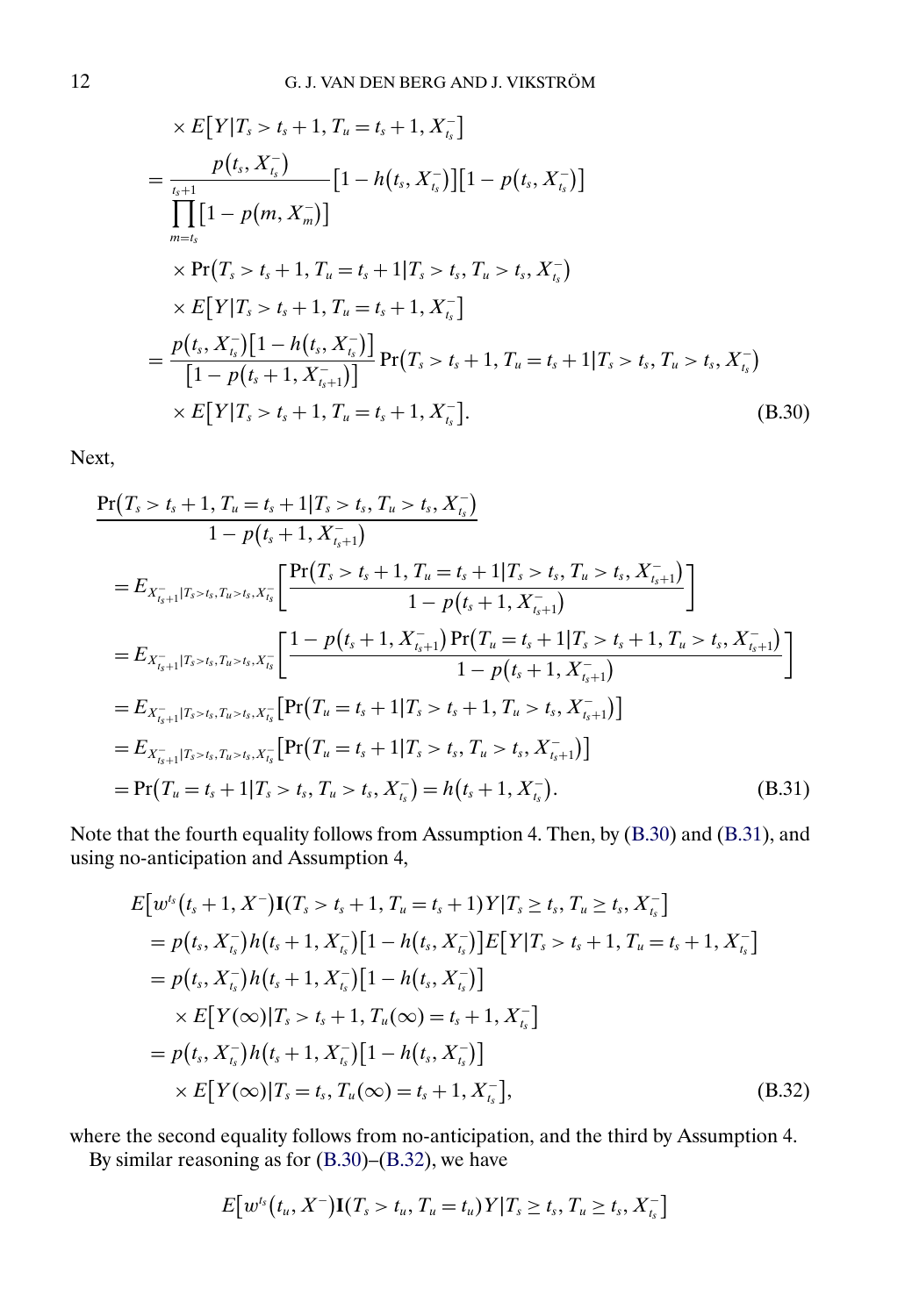$$
= p(t_s, X_{t_s}^-)h(t_u, X_{t_s}^-)\left[\prod_{m=t_s}^{t_u-1} [1-h(m, X_{t_s}^-)]\right]
$$
  
×  $E[Y(\infty)|T_s = t_s, T_u(\infty) = t_u, X_{t_s}^-].$  (B.33)

Thus, from [\(B.29\)](#page-10-0)–[\(B.33\)](#page-11-0),

$$
E\left[\frac{1}{\pi(t_s)N_{t_s}}\sum_{i\in T_{s,i}>T_{u,i}\geq t_s}w^{t_s}(T_{u,i},X_i^-)Y_i\right]
$$
  
=  $E_{X_{t_s}^-|T_s\geq t_s,T_u\geq t_s}\left[\frac{p(t_s,X_{t_s}^-)}{\pi(t_s)}\sum_{t_u=t_s}^{T_u^{\max}}h(t_u,X_{t_s}^-)\left[\prod_{m=t_s}^{t_u-1}[1-h(m,X_{t_s}^-)]\right]\right]$   
 $\times E[Y(\infty)|T_s=t_s,T_u(\infty)=t_u,X_{t_s}^-]\left].$  (B.34)

Next, by similar reasoning as for [\(B.5\)](#page-2-0)–[\(B.8\)](#page-3-0) we have

$$
\sum_{t_u=t_s}^{T_u^{\max}} h(t_u, X_{t_s}^-) \left[ \prod_{m=t_s}^{t_u-1} [1 - h(m, X_{t_s}^-)] \right] E[Y(\infty) | T_s = t_s, T_u(\infty) = t_u, X_{t_s}^-]
$$
\n
$$
= E[Y(\infty) | T_s = t_s, T_u(\infty) \ge t_s, X_{t_s}^-],
$$
\n(B.35)

so that from (B.34) and (B.35),

$$
E\left[\frac{1}{\pi(t_{s})N_{t_{s}}}\sum_{i\in T_{s,i}>T_{u,i}\geq t_{s}}w^{t_{s}}(T_{u,i},X_{i}^{-})Y_{i}\right]
$$
\n
$$
=E_{X_{t_{s}}^{-}|T_{s}\geq t_{s},T_{u}\geq t_{s}}\left[\frac{p(t_{s},X_{t_{s}}^{-})}{\pi(t_{s})}E[Y(\infty)|T_{s}=t_{s},T_{u}(\infty)\geq t_{s},X_{t_{s}}^{-}]\right]
$$
\n
$$
=\frac{1}{\pi(t_{s})}E_{X_{t_{s}}^{-}|T_{s}\geq t_{s},T_{u}\geq t_{s}}[Pr(T_{s}=t_{s}|T_{s}\geq t_{s},T_{u}\geq t_{s},X_{t_{s}}^{-})
$$
\n
$$
\times E[Y(\infty)|T_{s}=t_{s},T_{u}(\infty)\geq t_{s},X_{t_{s}}^{-}]
$$
\n
$$
=\frac{1}{\pi(t_{s})}Pr(T_{s}=t_{s}|T_{s}\geq t_{s},T_{u}\geq t_{s})E[Y(\infty)|T_{s}=t_{s},T_{u}(\infty)\geq t_{s}]
$$
\n
$$
=E[Y(\infty)|T_{s}=t_{s},T_{u}(\infty)\geq t_{s}].
$$
\n(B.36)

\nFinally, (B.28) and (B.36) imply that  $E[\widehat{\text{ATET}}(t_{s})] = \text{ATET}(t_{s}).$ 

# B.5. *Right-Censored Durations*

# B.5.1. *Identification*

Consider identification of  $\text{ATET}(t_s) = E(Y(t_s) - Y(\infty) | T_s = t_s, T_c > t_s, T_u(t_s) \ge t_s)$ under Assumptions 1, 2, and 5. First, consider  $E(Y(\infty)|T_s = t_s, T_c > t_s, T_u(t_s) \ge t_s)$ . Ini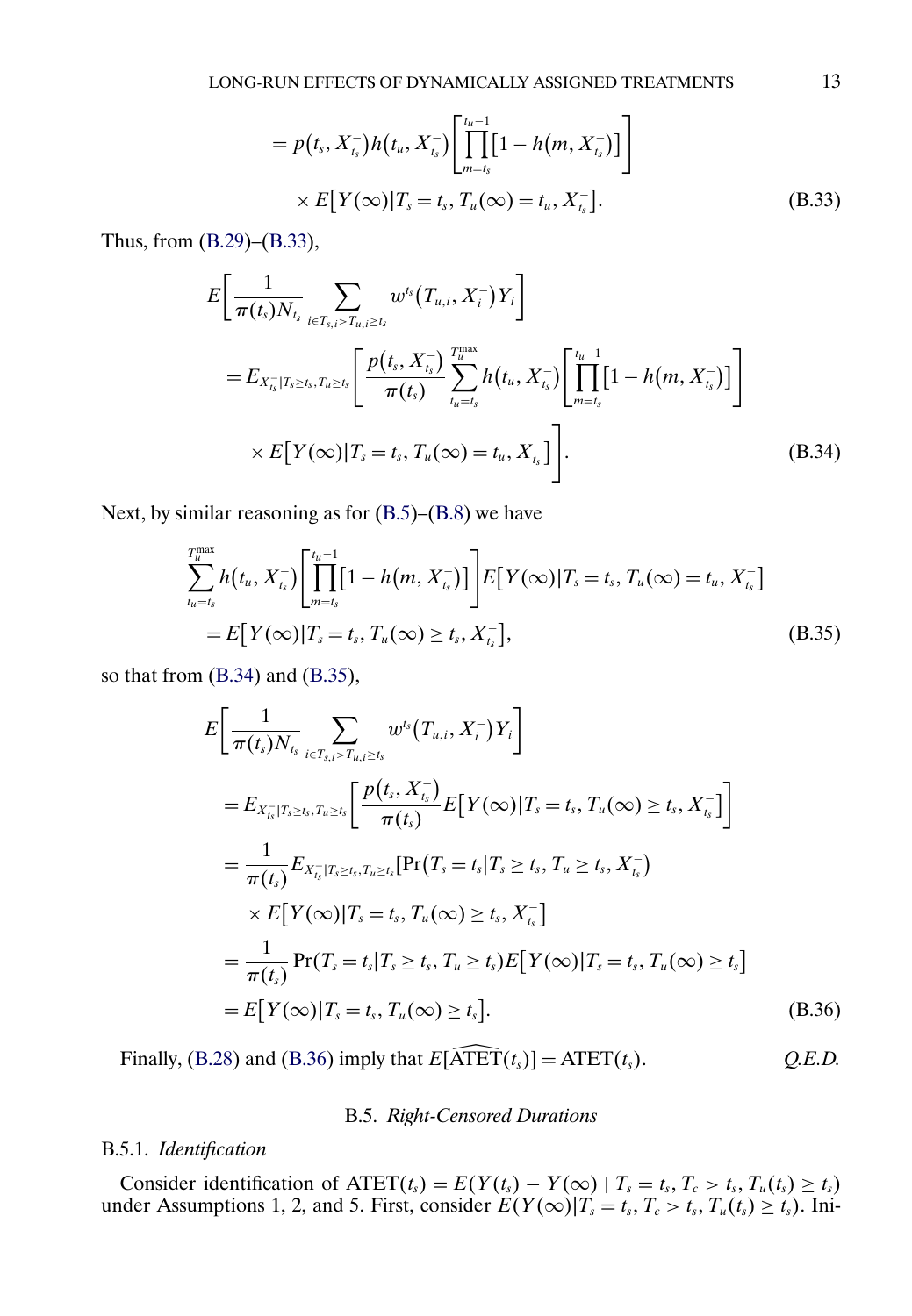<span id="page-13-0"></span>tially, by Assumption 1 and the law of iterated expectations:

$$
E(Y(\infty) | T_s = t_s, T_c > t_s, T_u(t_s) \ge t_s)
$$
  
=  $E(Y(\infty) | T_s = t_s, T_c > t_s, T_u(\infty) \ge t_s)$   
=  $E_{X|T_s = t_s, T_c > t_s, T_u \ge t_s} [E(Y(\infty)) | s = t_s, T_c > t_s, T_u(\infty) \ge t_s, X)],$  (B.37)

where the averaging over  $X$  is possible given common support. Next, if Assumption 2 holds for period  $t_s$  we have

$$
E(Y(\infty) \mid T_s = t_s, T_c > t_s, T_u(\infty) \geq t_s, X) = E(Y(\infty) \mid T_s > t_s, T_c > t_s, T_u(\infty) \geq t_s, X).
$$

Then, by the law of iterated expectations,

$$
E(Y(\infty) | T_s > t_s, T_c > t_s, T_u(\infty) \ge t_s, X)
$$
  
=  $\Pr(T_u = t_s | T_s > t_s, T_c > t_s, T_u(\infty) \ge t_s, X)$   
 $\times E(Y(\infty) | T_s > t_s, T_c > t_s, T_u(\infty) = t_s, X)$   
+  $\Pr(T_u > t_s | T_s > t_s, T_c > t_s, T_u(\infty) \ge t_s, X)$   
 $\times E(Y(\infty) | T_s > t_s, T_c > t_s, T_u(\infty) > t_s, X),$  (B.38)

decomposing the counterfactual outcome under never treatment into average outcomes for individuals with  $T_u = t_s$  and  $T_u > t_s$ . For the group with  $T_u = t_s$  in (B.38), we have by Assumption 1,

$$
E(Y(\infty)|T_s > t_s, T_c > t_s, T_u = t_s, X) = E(Y|T_s > t_s, T_c > t_s, T_u = t_s, X),
$$
 (B.39)

and the probabilities  $Pr(T_u = t_s | T_s > t_s, T_c > t_s, T_u(\infty) \ge t_s, X)$  and  $Pr(T_u > t_s | T_s > t_s, T_u(\infty) \ge t_s, X_s)$  $t_s, T_c > t_s, T_u(\infty) \ge t_s, X$  are also observed.

For the group, with  $T_u > t_s$ , in (B.38), we have

$$
E(Y(\infty)|T_s > t_s, T_c > t_s, T_u > t_s, X)
$$
  
=  $E(Y(\infty)|T_s > t_s, T_c > t_s + 1, T_u > t_s, X)$   
=  $E(Y(\infty)|T_s > t_s + 1, T_c > t_s + 1, T_u > t_s, X)$   
=  $E(Y(\infty)|T_s > t_s + 1, T_c > t_s + 1, T_u \ge t_s + 1, X),$ 

where the first equality follows from Assumption 5 for period  $t_s + 1$ , the second from Assumption 2 for period  $t_s + 1$ , and the third equality by rewriting. Next, for sake of presentation, let us introduce some auxiliary notation:

$$
h_c(t, X) = \Pr(T_u = t | T_s > t, T_c > t, T_u \ge t, X).
$$

Using this notation and using (B.38) by replacing  $t_s$  with  $t_s + 1$ , we have

$$
E(Y(\infty) | T_s > t_s + 1, T_c > t_s + 1, T_u \ge t_s + 1, X)
$$
  
=  $h_c(t_s + 1, X)E(Y(\infty) | T_s > t_s + 1, T_c > t_s + 1, T_u = t_s + 1, X)$   
+  $[1 - h_c(t_s + 1, X)]$   
 $\times E(Y(\infty) | T_s > t_s + 1, T_c > t_s + 1, T_u > t_s + 1, X),$  (B.40)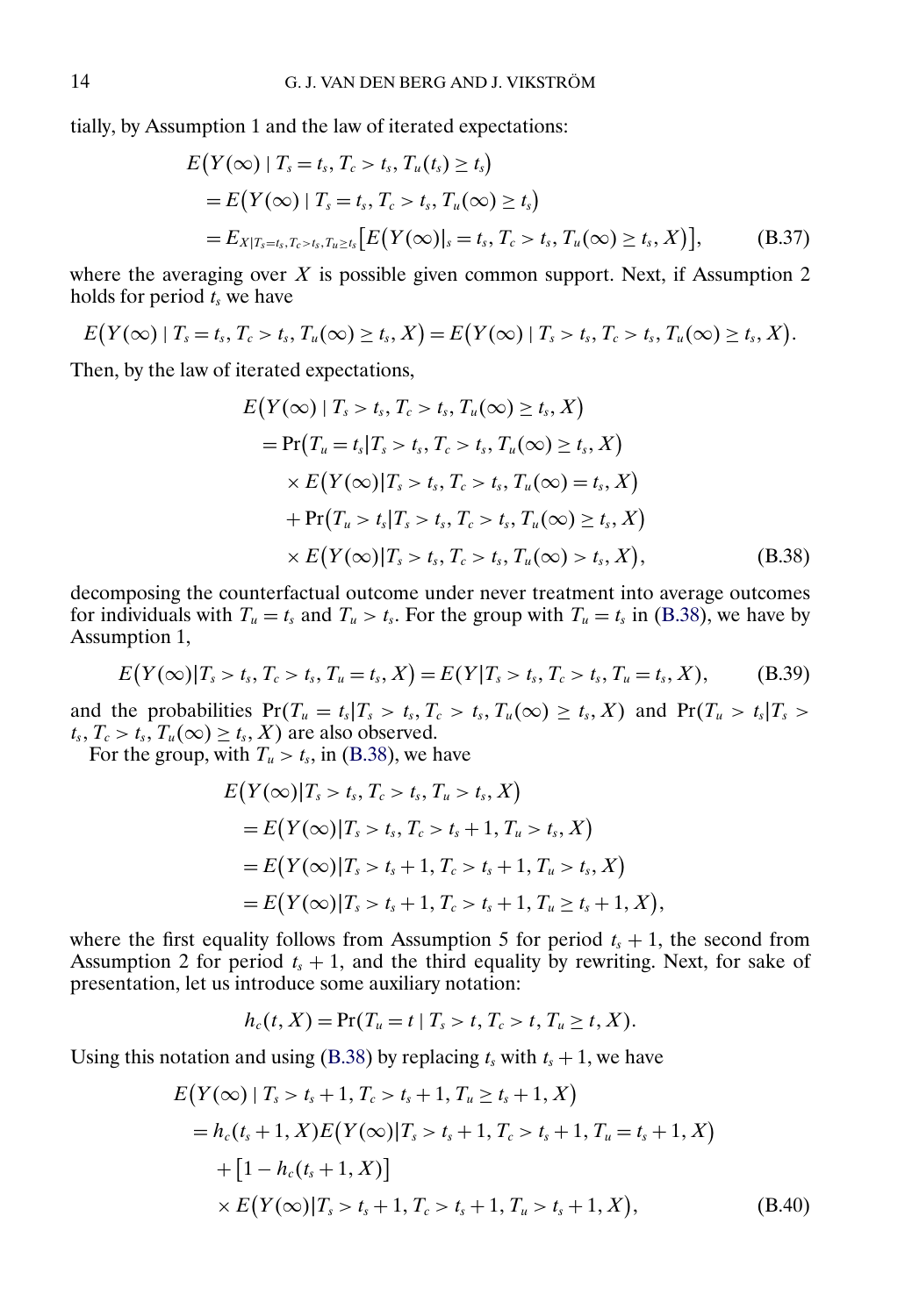<span id="page-14-0"></span>so that [\(B.38\)](#page-13-0)–[\(B.40\)](#page-13-0) give

$$
E(Y(\infty)|T_s > t_s, T_c > t_s, T_u \ge t_s, X)
$$
  
=  $h_c(t_s, X)E(Y|T_s > t_s, T_c > t_s, T_u = t_s, X)$   
+  $[1 - h_c(t_s, X)]h_c(t_s + 1, X)$   
×  $E(Y|T_s > t_s + 1, T_c > t_s + 1, T_u = t_s + 1, X)$   
+  $[1 - h_c(t_s, X)][1 - h_c(t_s + 1, X)]$   
×  $E(Y(\infty)|T_s > t_s + 1, T_c > t_s + 1, T_u > t_s + 1, X).$ 

Then, iteratively using [\(B.38\)](#page-13-0) and [\(B.39\)](#page-13-0) for  $t_s + 2, \ldots, T_u^{\max}$  we have

$$
E(Y(\infty)|T_s > t_s, T_c > t_s, T_u \ge t_s, X)
$$
  
= 
$$
\sum_{k=t_s}^{T_u^{\text{max}}} h_c(k, X) \left[ \prod_{m=t_s}^{k-1} [1 - h_c(m, X)] \right]
$$
  

$$
\times E(Y|T_s > k, T_c > k, T_u = k, X).
$$
 (B.41)

Then, from [\(B.37\)](#page-13-0)–(B.41),

$$
E(Y(\infty) | T_s = t_s, T_c > t_s, T_u(t_s) \ge t_s, X)
$$
  
=  $E_{X|T_s = t_s, T_c > t_s, T_u \ge t_s} \left[ \sum_{k=t_s}^{T_u^{\text{max}}} h_c(k, X) \left[ \prod_{m=t_s}^{k-1} [1 - h_c(m, X)] \right] \right]$   
 $\times E(Y|T_s > k, T_c > k, T_u = k, X) \right].$  (B.42)

Second, for  $E(Y(t_s)|T_s = t_s, T_c > t_s, T_u(t_s) \ge t_s)$ , Assumption 1 and the law of iterated expectations give

$$
E(Y(t_s) | T_s = t_s, T_c > t_s, T_u(t_s) \ge t_s)
$$
  
=  $E(Y(t_s) | T_s = t_s, T_c > t_s, T_u \ge t_s)$   
=  $E_{X|T_s = t_s, T_c > t_s, T_u \ge t_s} [E(Y(t_s) | T_s = t_s, T_c > t_s, T_u \ge t_s, X)].$  (B.43)

Then, by the law of iterated expectations,

$$
E(Y(t_s) | T_s = t_s, T_c > t_s, T_u \ge t_s, X)
$$
  
= Pr(T<sub>u</sub> = t<sub>s</sub>|T<sub>s</sub> = t<sub>s</sub>, T<sub>c</sub> > t<sub>s</sub>, T<sub>u</sub> ≥ t<sub>s</sub>, X) E(Y(t<sub>s</sub>)|T<sub>s</sub> = t<sub>s</sub>, T<sub>c</sub> > t<sub>s</sub>, T<sub>u</sub> = t<sub>s</sub>, X)  
+ Pr(T<sub>u</sub> > t<sub>s</sub>|T<sub>s</sub> = t<sub>s</sub>, T<sub>c</sub> > t<sub>s</sub>, T<sub>u</sub> ≥ t<sub>s</sub>, X)  
× E(Y(t<sub>s</sub>)|T<sub>s</sub> = t<sub>s</sub>, T<sub>c</sub> > t<sub>s</sub>, T<sub>u</sub> > t<sub>s</sub>, X), (B.44)

as above decomposing the outcome of interest into average outcomes for individuals with  $T_u = t_s$  and  $T_u > t_s$ .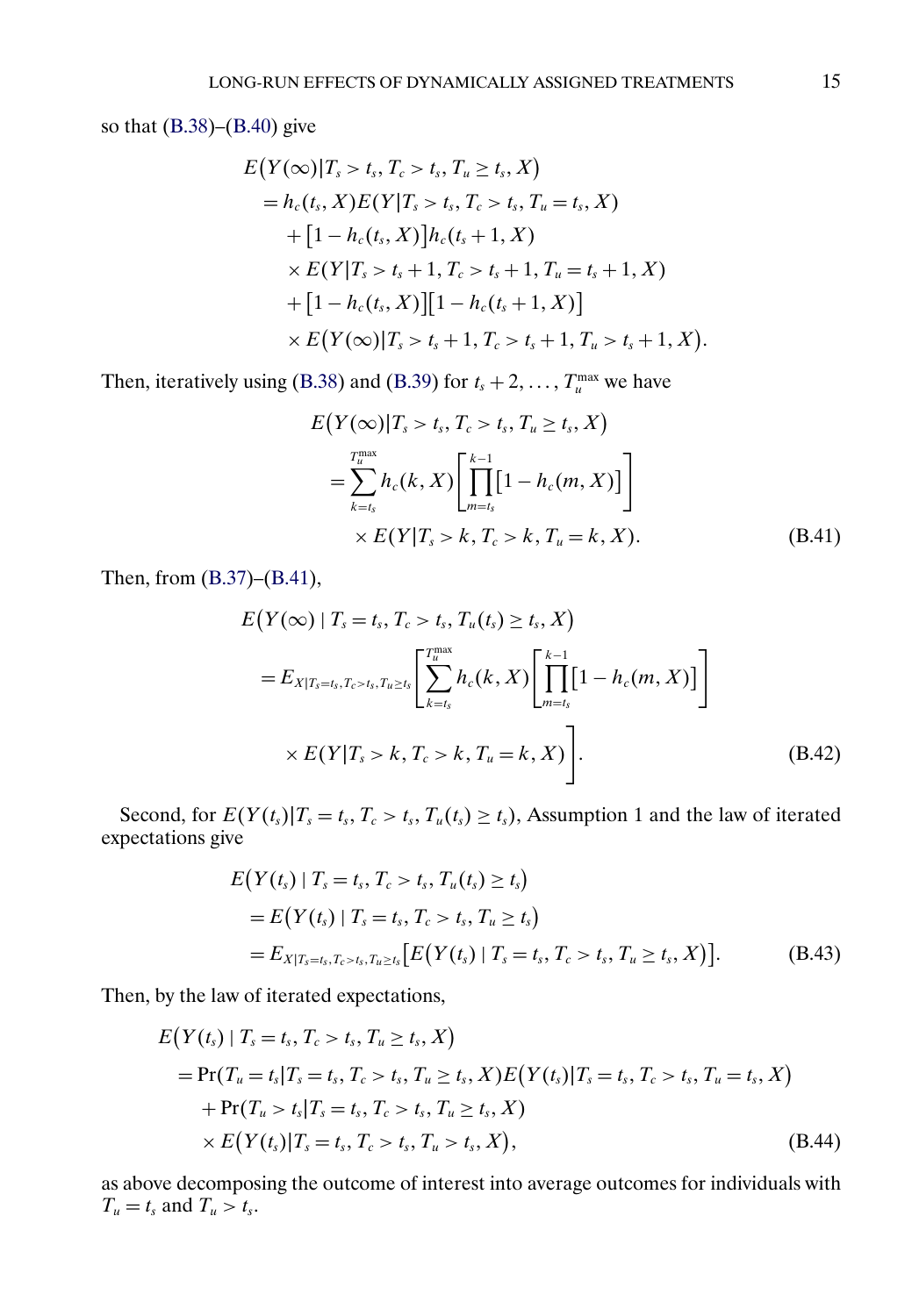Next,

$$
E(Y(t_s)|T_s = t_s, T_c > t_s, T_u = t_s, X) = E(Y|T_s = t_s, T_c > t_s, T_u = t_s, X).
$$
 (B.45)

For sake of presentation, let us introduce some additional auxiliary notation:

$$
h_{c1}(t, X, t_s) = \Pr(T_u = t \mid T_s = t_s, T_c > t, T_u \ge t, X).
$$

Then, using this notation iteratively, using [\(B.44\)](#page-14-0) and (B.45), and with Assumption 5 holding for for  $t_s + 2, \ldots, T_u^{\max}$ , we obtain

$$
E(Y(t_s)|T_s = t_s, T_c > t_s, T_u \ge t_s, X)
$$
  
= 
$$
\sum_{k=t_s}^{T_u^{\max}} h_{c1}(t, X, t_s) \left[ \prod_{m=t_s}^{k-1} [1 - h_{c1}(t, X, t_s)] \right]
$$
  

$$
\times E(Y|T_s = t_s, T_c > k, T_u = k, X),
$$
 (B.46)

so that by [\(B.43\)](#page-14-0)–(B.46),

$$
E(Y(t_s) | T_s = t_s, T_c > t_s, T_u(t_s) \ge t_s)
$$
  
=  $E_{X|T_s = t_s, T_c > t_s, T_u \ge t_s} \left[ \sum_{k=t_s}^{T_u \text{max}} h_{c1}(t, X, t_s) \left[ \prod_{m=t_s}^{k-1} [1 - h_{c1}(t, X, t_s)] \right] \right]$   
×  $E(Y|T_s = t_s, T_c > k, T_u = k, X)$  (B.47)

Finally, [\(B.42\)](#page-14-0) and (B.47) give the result in Theorem 3.

## B.5.2. *Estimation*

We now show that if Assumptions 1, 2, and 5 hold, then an unbiased estimator of ATET $(t_s)$  is

$$
\widehat{\text{ATET}}(t_s) = \frac{1}{\displaystyle\sum_{i \in T_{s,i} = t_s, T_{c,i} > T_{u,i}, T_{u,i} \geq t_s} w_{c_1}^{t_s}(T_{u,i}, X_i)} \times \sum_{i \in T_{s,i} = t_s, T_{c,i} > T_{u,i}, T_{u,i} \geq t_s} w_{c_1}^{t_s}(T_{u,i}, X_i) Y_i - \frac{1}{\displaystyle\sum_{i \in T_{s,i} > T_{u,i}, T_{c,i} > T_{u,i}, T_{u,i} \geq t_s} w_{c_0}^{t_s}(T_{u,i}, X_i)} \times \sum_{i \in T_{s,i} > T_{u,i}, T_{c,i} > T_{u,i}, T_{u,i} \geq t_s} w_{c_0}^{t_s}(T_{u,i}, X_i) Y_i,
$$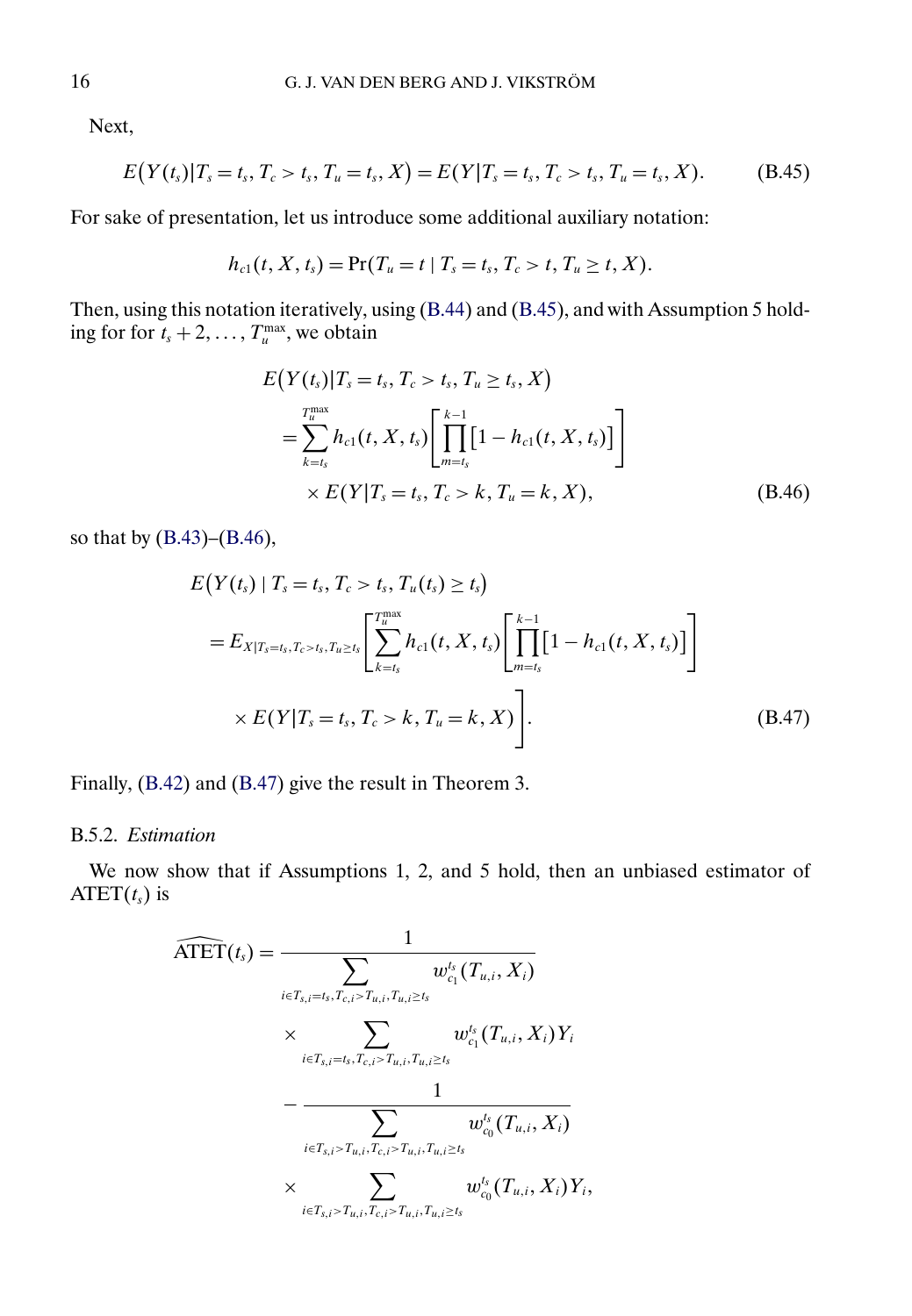<span id="page-16-0"></span>
$$
w_{c_1}^{t_s}(t_u, X) = \frac{1}{\prod_{m=t_{s+1}}^{t_u} [1 - e_{c1}(m, t_s, X)]},
$$
(B.48)  

$$
w_{c_0}^{t_s}(t_u, X) = \frac{p_c(t_s, X)}{[1 - p_c(t_s, X)] \prod_{m=t_s+1}^{t_u} [1 - p_c(m, X)][1 - e_{c0}(m, X)]},
$$

$$
p_c(t, X) = \Pr(T_s = t | T_s \ge t, T_c > t, T_u \ge t, X),
$$

$$
e_{c1}(t, t_s, X) = \Pr(T_c = t | T_s = t_s, T_c \ge t, T_u \ge t, X),
$$

$$
e_{c0}(t, X) = \Pr(T_c = t | T_s \ge t, T_c \ge t, T_u \ge t, X).
$$

PROOF: First, for the first component of  $\text{ATET}(t_s)$ , the estimator without the normalization is

$$
\frac{1}{\rho_{\scriptscriptstyle t_s}^c N_{\scriptscriptstyle t_s}^c} \sum_{\scriptscriptstyle i \in T_{\scriptscriptstyle s,i} = t_s, T_{\scriptscriptstyle c,i} > T_{\scriptscriptstyle u,i}, T_{u,i} \geq t_s} w_{\scriptscriptstyle c_1}^{\scriptscriptstyle t_s}(T_{u,i},X_i)Y_i,
$$

where  $N_{t_s}^c$  is the number of nontreated survivors at the beginning of  $t_s$  with durations censored after  $t_s$  and  $\rho_t^c = \Pr(T_s = t | T_u \ge t, T_c > t, T_s \ge t)$ .

Using similar reasoning as above, we have

$$
E\left[\frac{1}{\rho_{t_s}^c N_{t_s}^c} \sum_{i \in T_{s,i} = t_s, T_{c,i} > T_{u,i}, T_{u,i} \ge t_s} w_{c_1}^{t_s} (T_{u,i}, X_i) Y_i\right]
$$
  
\n
$$
= E\left[\frac{1}{\rho_{t_s}^c N_{t_s}^c} \sum_{i \in T_{s,i} = t_s, T_{c,i} > t_s, T_{u,i} \ge t_s} w_{c_1}^{t_s} (T_{u,i}, X_i) \mathbf{I}(T_{c,i} > T_{u,i}) Y_i\right]
$$
  
\n
$$
= E\left[w_{c_1}^{t_s} (T_u, X) \mathbf{I}(T_c > T_u) Y | T_s = t_s, T_c > t_s, T_u \ge t_s\right]
$$
  
\n
$$
= E\left[\sum_{t_u = t_s}^{T_{\text{max}}^{\text{max}}} w_{c_1}^{t_s} (t_u, X) \mathbf{I}(T_c > t_u, T_u = t_u) Y | T_s = t_s, T_c > t_s, T_u \ge t_s\right]
$$
  
\n
$$
= E_{X|T_s = t_s, T_c > t_s, T_u \ge t_s}
$$
  
\n
$$
\times \left[E\left[\sum_{t_u = t_s}^{T_{\text{max}}^{\text{max}}} w_{c_1}^{t_s} (t_u, X) \mathbf{I}(T_c > t_u, T_u = t_u) Y | T_s = t_s, T_c > t_s, T_u \ge t_s, X\right]\right]. \quad (B.49)
$$

Introduce the notation

$$
h_c(t, X) = \Pr(T_u = t | T_u \ge t, T_c > t, T_s > t, X).
$$

Then, if Assumptions 1, 2, and 5 hold, and noting that  $w_{c_1}^{t_s}(t_u, X) = \frac{1}{\prod_{m=t_{s+1}}^{t_u}[1-e_{c_1}(m, t_s, X)]}$ :

$$
E[w_{c_1}^{t_s}(t_u, X)\mathbf{I}(T_c > t_u, T_u = t_u)Y|T_s = t_s, T_c > t_s, T_u \ge t_s, X]
$$
  
=  $w_{c_1}^{t_s}(t_u, X) \Pr(T_c > t_u, T_u = t_u | T_u = t_s, T_c > t_s, T_s \ge t_s, X)$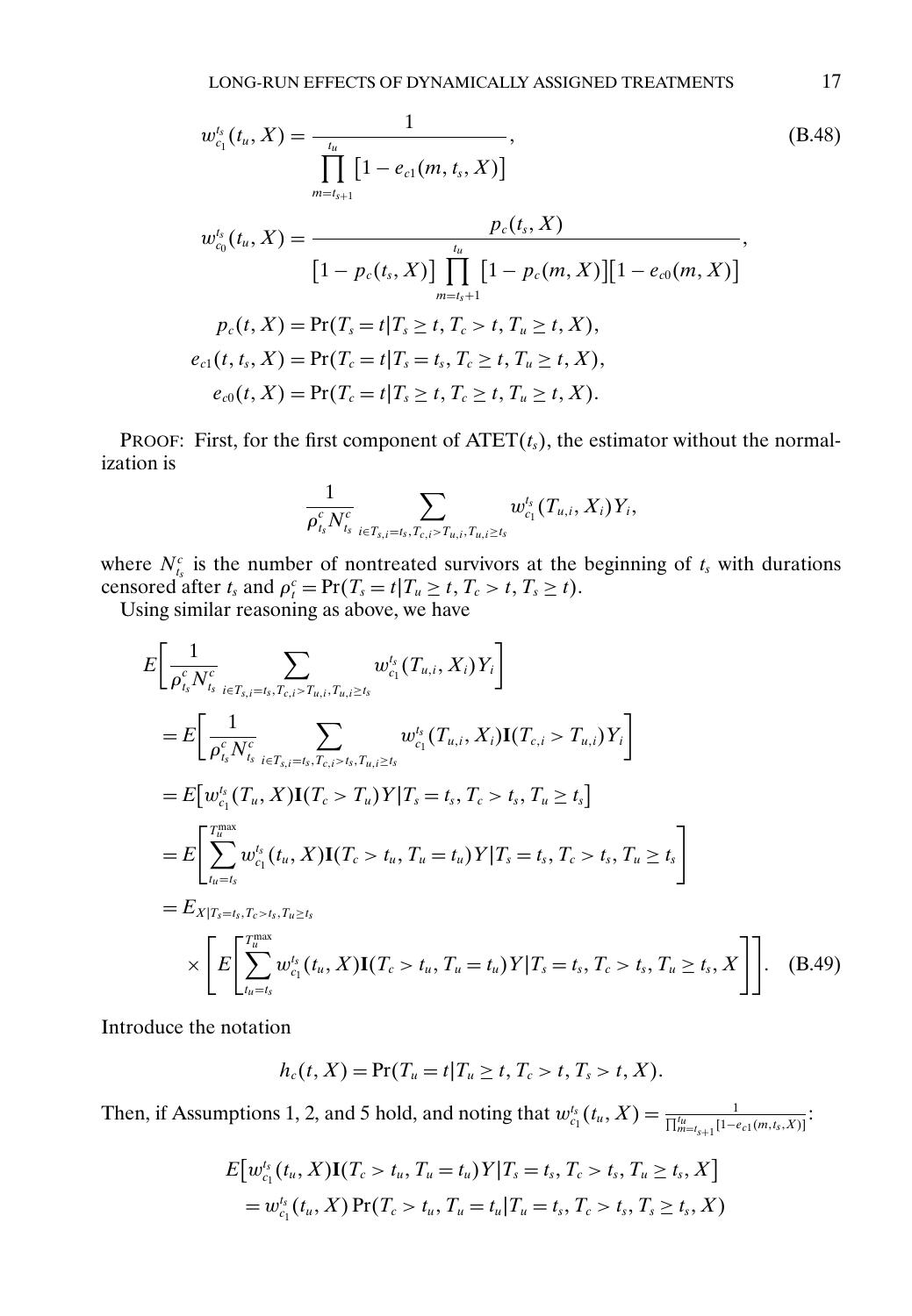<span id="page-17-0"></span>
$$
\times E[Y|T_s = t_s, T_c > t_u, T_u = t_u, X]
$$
\n
$$
= \frac{1}{\prod_{m=t_s+1}^{t_u} [1 - e_{c1}(m, t_s, X)]} h_c(t_u, X)
$$
\n
$$
\times \left[ \prod_{m=t_s}^{t_u-1} [1 - h_c(m, X)] \right] \left[ \prod_{m=t_s+1}^{t_u} [1 - e_{c1}(m, t_s, X)] \right]
$$
\n
$$
\times E[Y|T_s = t_s, T_c > t_u, T_u = t_u, X]
$$
\n
$$
= h_c(t_u, X) \left[ \prod_{m=t_s}^{t_u-1} [1 - h_c(m, X)] \right]
$$
\n
$$
\times E[Y|T_s = t_s, T_c > t_u, T_u = t_u, X]
$$
\n
$$
= h_c(t_u, X) \left[ \prod_{m=t_s}^{t_u-1} [1 - h_c(m, X)] \right]
$$
\n
$$
\times E[Y(t_s)|T_s = t_s, T_c > t_u, T_u(t_s) = t_u, X]
$$
\n
$$
= h_c(t_u, X) \left[ \prod_{m=t_s}^{t_u-1} [1 - h_c(m, X)] \right]
$$
\n
$$
\times E[Y(t_s)|T_s = t_s, T_c > t_s, T_u(t_s) = t_u, X], \quad (B.50)
$$

where the second equality follows from the definition of  $w_{c_0}^{t_s}(t_u, X)$ , the third equality by simplifying, the fourth equality by Assumption 1, and the fifth equality by applying Assumption 5 for  $t_s, \ldots, t_u$ .

From [\(B.49\)](#page-16-0) and [\(B.50\)](#page-16-0),

$$
E\bigg[\frac{1}{\rho_{t_s}^c N_{t_s}^c} \sum_{i \in T_{s,i} = t_s, T_{c,i} > T_{u,i}, T_{u,i} \ge t_s} w_{c_1}^{t_s} (T_{u,i}, X_i) Y_i\bigg]
$$
  
=  $E_{X|T_s = t_s, T_c > t_s, T_{u} \ge t_s} \bigg[\sum_{t_u = t_s}^{T_u^{\max}} h_c(t_u, X) \bigg[\prod_{m=t_s}^{t_u-1} [1 - h_c(m, X)]\bigg]$   
 $\times E[Y(t_s)|T_s = t_s, T_c > t_s, T_u(t_s) = t_u, X]\bigg].$  (B.51)

Next, by similar reasoning as for [\(B.8\)](#page-3-0) we have

$$
\sum_{t_u=t_s}^{T_u^{\max}} h_c(t_u, X) \left[ \prod_{m=t_s}^{t_u-1} [1 - h_c(m, X)] \right]
$$
\n
$$
\times E[Y(t_s)|T_s = t_s, T_c > t_s, T_u(t_s) = t_u, X]
$$
\n
$$
= E[Y(t_s)|T_s = t_s, T_c > t_s, T_u(t_s) \ge t_s, X], \tag{B.52}
$$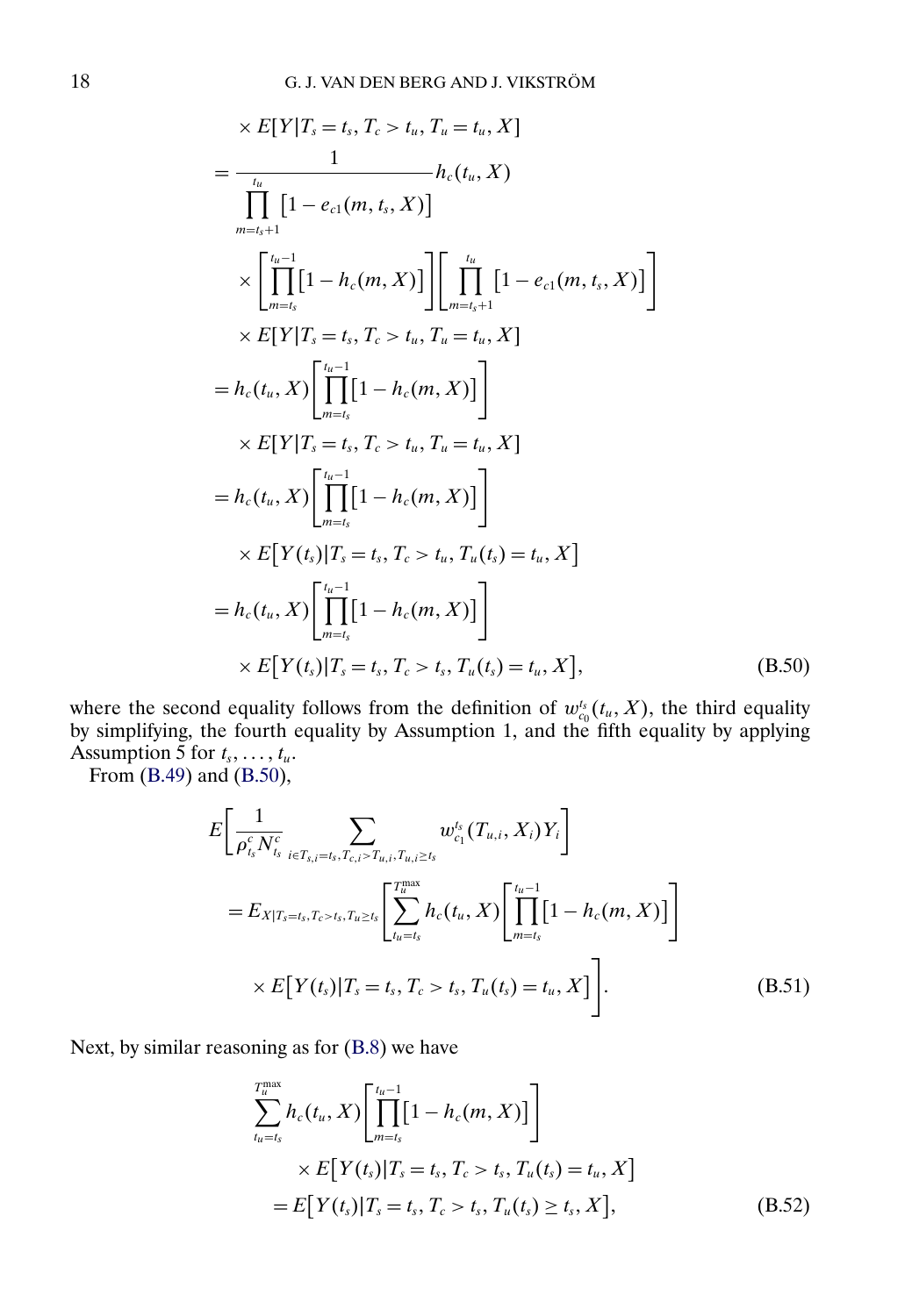<span id="page-18-0"></span>so that from [\(B.51\)](#page-17-0) and [\(B.52\)](#page-17-0),

$$
E\left[\frac{1}{\rho_{t_s}^c N_{t_s}} \sum_{i \in T_{s,i} = t_s, T_{c,i} > T_{u,i}, T_{u,i} \ge t_s} w_{c_1}^{t_s} (T_{u,i}, X_i) Y_i\right]
$$
  
=  $E_{X|T_s = t_s, T_c > t_s, T_{u} \ge t_s} [E[Y(t_s)|T_s = t_s, T_c > t_s, T_u(t_s) \ge t_s, X]]$   
=  $E[Y(t_s)|T_s = t_s, T_c > t_s, T_u(t_s) \ge t_s].$  (B.53)

Second, for the second component of  $\text{ATET}(t_s)$  the estimator without the normalization is 1

$$
\frac{1}{\rho_{t_s}^c N_{t_s}^c} \sum_{i \in T_{s,i} > T_{u,i}, T_{c,i} > T_{u,i}, T_{u,i} \geq t_s} w_{c_0}^{t_s}(T_{u,i},X_i)Y_i.
$$

Using similar reasoning as for [\(B.2\)](#page-0-0), we have

$$
E\left[\frac{1}{\rho_{t_s}^c N_{t_s}} \sum_{i \in T_{s,i} > T_{u,i}, T_{c,i} > T_{u,i}, T_{u,i} \ge t_s} w_{c_0}^{t_s}(T_{u,i}, X_i) Y_i\right]
$$
  
=  $E_{X|T_s \ge t_s, T_c > t_s, T_u \ge t_s} \left[\frac{1}{\rho_{t_s}^c} E\left[\sum_{t_u=t_s}^{T_{\text{max}}^{\text{max}}} w_{c_0}^{t_s}(t_u, X)\right] \times \mathbf{I}(T_s > t_u, T_c > t_u, T_u = t_u) Y \Big| T_s \ge t_s, T_c > t_s, T_u \ge t_s, X \right].$  (B.54)

Next, if Assumptions 1, 2, and 5 hold, and since

$$
w_{c_0}^{t_s}(t_u, X) = \frac{p_c(t_s, X)}{\left[1 - p_c(t_s, X)\right] \prod_{m=t_s+1}^{t_u} \left[1 - p_c(m, X)\right] \left[1 - e_{c0}(m, X)\right]}
$$

we have

$$
E\big[w_{c_0}^{t_s}(t_u, X)\mathbf{I}(T_s > t_u, T_c > t_u, T_u = t_u)Y|T_s \ge t_s, T_c > t_s, T_u \ge t_s, X\big]
$$
  
\n
$$
= w_{c_0}^{t_s}(t_u, X)\Pr(T_s > t_u, T_c > t_u, T_u = t_u|T_u \ge t_s, T_c > t_s, T_s \ge t_s, X)
$$
  
\n
$$
\times E[Y|T_s > t_u, T_c > t_u, T_u = t_u, X]
$$
  
\n
$$
= \frac{p_c(t_s, X)}{\big[1 - p_c(t_s, X)\big] \prod_{m=t_s+1}^{t_u} \big[1 - p_c(m, X)\big] \big[1 - e_{c_0}(m, X)\big]}
$$
  
\n
$$
\times h_c(t_u, X) \Bigg[\prod_{m=t_s}^{t_u-1} \big[1 - h_c(m, X)\big]\Bigg]
$$
  
\n
$$
\times \big[1 - p_c(t_s, X)\big] \Bigg[\prod_{m=t_s+1}^{t_u} \big[1 - p(m, X)\big] \big[1 - e_{c_0}(m, X)\big]\Bigg]
$$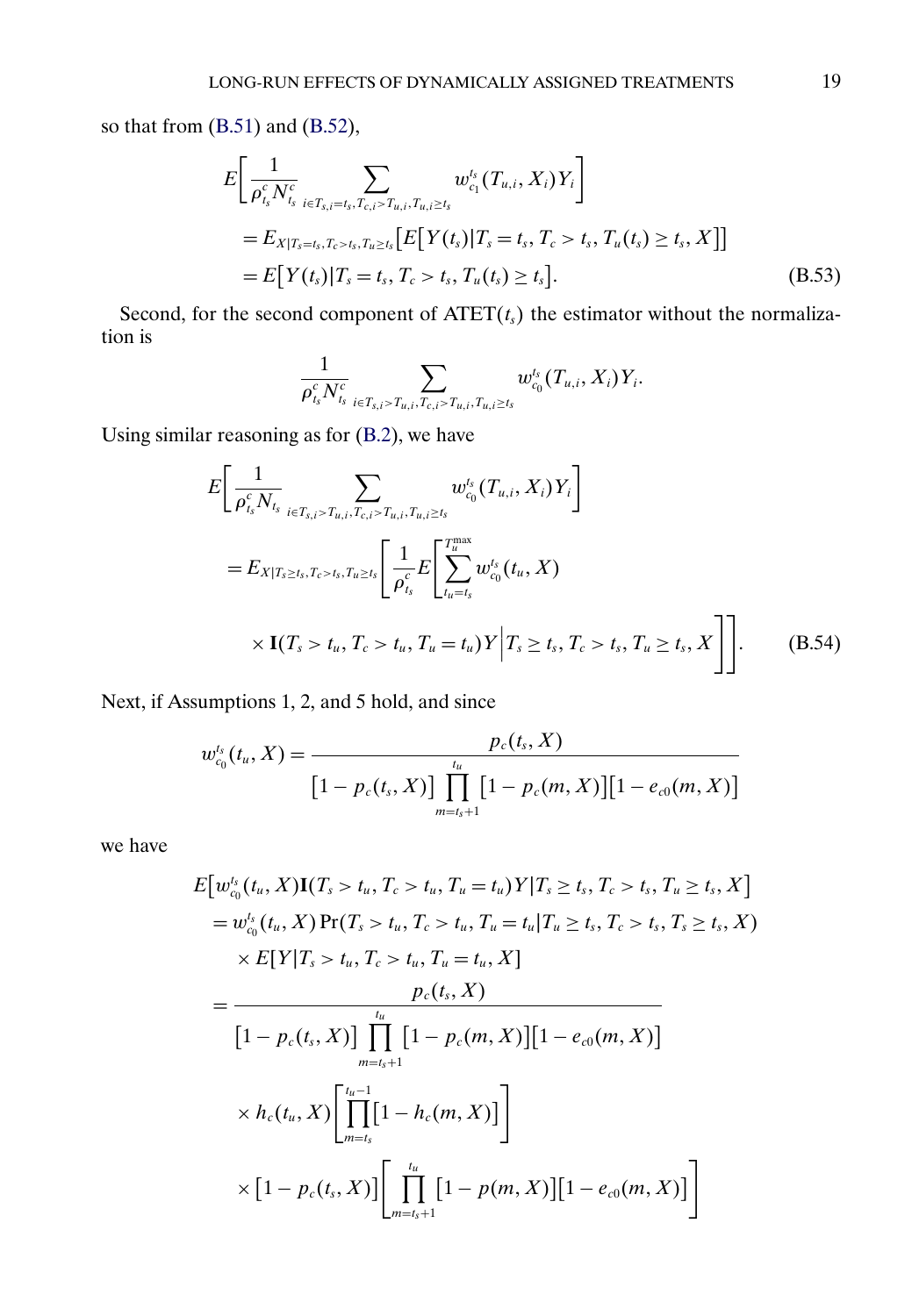<span id="page-19-0"></span>
$$
\times E[Y|T_s > t_u, T_c > t_u, T_u = t_u, X]
$$
  
=  $p_c(t_s, X)h_c(t_u, X) \left[ \prod_{m=t_s}^{t_u-1} [1 - h_c(m, X)] \right]$   

$$
\times E[Y|T_s > t_u, T_c > t_u, T_u = t_u, X]
$$
  
=  $p_c(t_s, X)h_c(t_u, X) \left[ \prod_{m=t_s}^{t_u-1} [1 - h_c(m, X)] \right]$   

$$
\times E[Y(\infty)|T_s > t_u, T_c > t_u, T_u(\infty) = t_u, X]
$$
  
=  $p_c(t_s, X)h_c(t_u, X) \left[ \prod_{m=t_s}^{t_u-1} [1 - h_c(m, X)] \right]$   

$$
\times E[Y(\infty)|T_s = t_s, T_c > t_u, T_u(\infty) = t_u, X]
$$
  
=  $p_c(t_s, X)h_c(t_u, X) \left[ \prod_{m=t_s}^{t_u-1} [1 - h_c(m, X)] \right]$   

$$
\times E[Y(\infty)|T_s = t_s, T_c > t_s, T_u(\infty) = t_u, X],
$$
 (B.55)

where the second equality follows from the definition of  $w_{c_0}^{t_s}(t_u, X)$ , the third equality by simplifying, the fourth equality by Assumption 1, the fifth equality by applying Assumption 2 for  $t_s, \ldots, t_u$ , and the sixth equality by applying Assumption 5 for  $t_s, \ldots, t_u$ .

From [\(B.54\)](#page-18-0) and [\(B.55\)](#page-18-0),

$$
E\left[\frac{1}{\rho_{t_s}^c N_{t_s}} \sum_{i \in T_{s,i} > T_{u,i}, T_{c,i} > T_{u,i}, T_{u,i} \ge t} w_{c0}^{t_s} (T_{u,i}, X_i) Y_i\right]
$$
  
=  $E_{X|T_s \ge t_s, T_c > t_s, T_{u} \ge t_s} \left[\frac{p_c(t_s, X)}{\rho_{t_s}^c} \sum_{t_u = t_s}^{T_u^{\text{max}}} h(t_u, X) \left[\prod_{m=t_s}^{t_u-1} [1 - h(m, X)]\right] \times E[Y(\infty)|T_s = t_s, T_c > t_s, T_u(\infty) = t_u, X].$  (B.56)

Next, by similar reasoning as for [\(B.8\)](#page-3-0) we have

$$
\sum_{t_u=t_s}^{T_u^{\max}} h(t_u, X) \left[ \prod_{m=t_s}^{t_u-1} [1 - h(m, X)] \right] E[Y(\infty) | T_s = t_s, T_c > t_s, T_u(\infty) = t_u, X]
$$
  
=  $E[Y(\infty) | T_s = t_s, T_c > t_s, T_u(\infty) \ge t_s, X].$  (B.57)

Thus, from (B.56) and (B.57),

$$
E\left[\frac{1}{\rho_{t_s}^c N_{t_s}} \sum_{i \in T_{s,i} > T_{u,i}, T_{c,i} > T_{u,i}, T_{u,i} \ge t} w_{c0}^{t_s}(T_{u,i}, X_i) Y_i\right]
$$
  
=  $E_{X|T_s \ge t_s, T_c > t_s, T_{u} \ge t_s} \left[\frac{p_c(t_s, X)}{\rho_{t_s}^c} E[Y(\infty) | T_s = t_s, T_c > t_s, T_u(\infty) \ge t_s, X]\right]$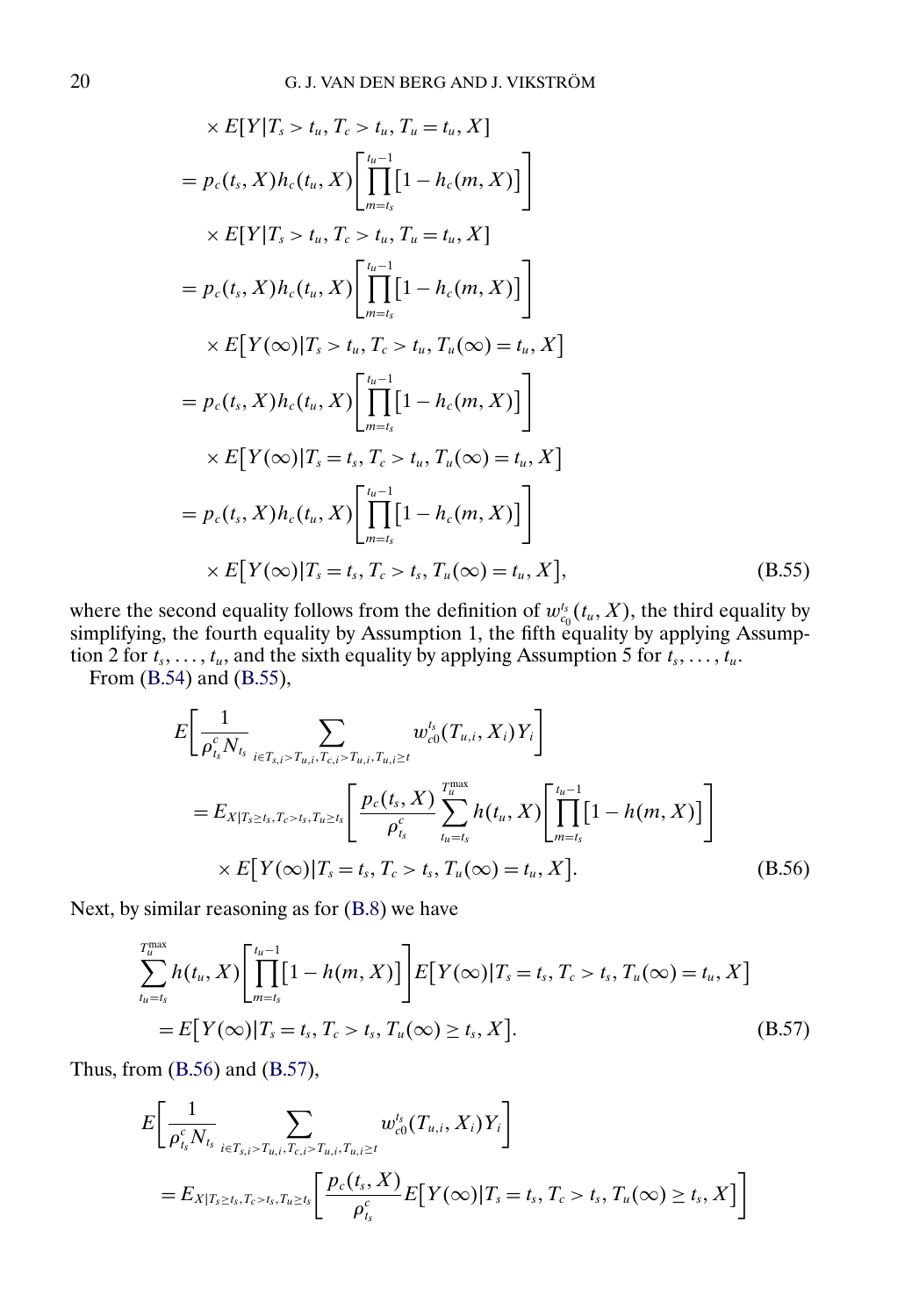<span id="page-20-0"></span>
$$
= \frac{\Pr(T_s = t_s | T_u \ge t_s, T_c > t_s, T_s \ge t_s)}{\rho_{t_s}^c}
$$
  
 
$$
\times E[Y(\infty)|T_s = t_s, T_c > t_s, T_u(\infty) \ge t_s]
$$
  

$$
= E[Y(\infty)|T_s = t_s, T_c > t_s, T_u(\infty) \ge t_s],
$$
 (B.58)

since  $\rho_{t_s}^c = \Pr(T_s = t_s | T_u \ge t_s, T_c > t_s, T_s \ge t_s).$ 

ice  $\rho_{t_s}^c = \Pr(T_s = t_s | T_u \ge t_s, T_c > t_s, T_s \ge t_s).$ <br>Finally, [\(B.53\)](#page-18-0) and [\(B.58\)](#page-19-0) imply that  $E[\widehat{ATET}(t_s)] = \text{ATET}(t_s).$  *Q.E.D.* 

### B.6. *ATET(*ts*) With Short-Run Outcomes*

#### B.6.1. *Identification*

The first component of  $\text{ATET}(t_s, \tau)$  is identified from the observed outcomes,  $Y_t$ , of those treated at time  $t_s$ :

$$
E(Y_{t_s+\tau}(t_s)|T_s=t_s,T_u(t_s)\geq t_s)=E(Y_{t_s+\tau}|T_s=t_s,T_u\geq t_s).
$$
 (B.59)

For the second component of  $\text{ATET}(t_s, \tau)$ , we condition on X. We assume sequential unconfoundedness.

ASSUMPTION B.1—Sequential unconfoundedness, short-run outcomes: *For all* t,

$$
P_t \perp Y(\infty) \mid X, T_s \geq t, T_u \geq t.
$$

Based on this and on appropriate no-anticipation assumptions,

$$
E(Y_{t_s+\tau}(\infty)|T_s = t_s, T_u(t_s) \ge t_s, X)
$$
  
= 
$$
E(Y_{t_s+\tau}(\infty)|T_s = t_s, T_u(\infty) \ge t_s, X)
$$
  
= 
$$
E(Y_{t_s+\tau}(\infty)|T_s > t_s, T_u(\infty) \ge t_s, X),
$$
 (B.60)

and by the law of iterated expectations and the observational rule,

$$
E(Y_{t_s+\tau}(\infty)|T_s > t_s, T_u(\infty) \ge t_s, X)
$$
  
=  $h(t_s, X)E(Y_{t_s+\tau}(\infty)|T_s > t_s, T_u(\infty) = t_s, X)$   
+  $[1 - h(t_s, X)]E(Y_{t_s+\tau}(\infty)|T_s > t_s, T_u(\infty) > t_s, X),$  (B.61)

where  $E(Y_{t_s+\tau}(\infty)|T_s > t_s, T_u(\infty) = t_s, X) = E(Y_{t_s+\tau}|T_s > t_s, T_u = t_s, X)$ , and the probability  $h(t_s, X)$  also is observed. By Assumption B.1 for period  $t_s+1$  and (B.61) by replacing  $t_s$  with  $t_s + 1$ , we have

$$
E(Y_{t_s+\tau}(\infty)|T_s > t_s, T_u \ge t_s, X)
$$
  
=  $E(Y_{t_s+\tau}(\infty)|T_s > t_s + 1, T_u(\infty) \ge t_s + 1, X)$   
=  $h(t_s + 1, X)E(Y_{t_{s}+\tau}(\infty)|T_s > t_s + 1, T_u(\infty) = t_s + 1, X)$   
+  $[1 - h(t_s + 1, X)]E(Y_{t_{s}+\tau}(\infty)|T_s > t_s + 1, T_u(\infty) > t_s + 1, X),$  (B.62)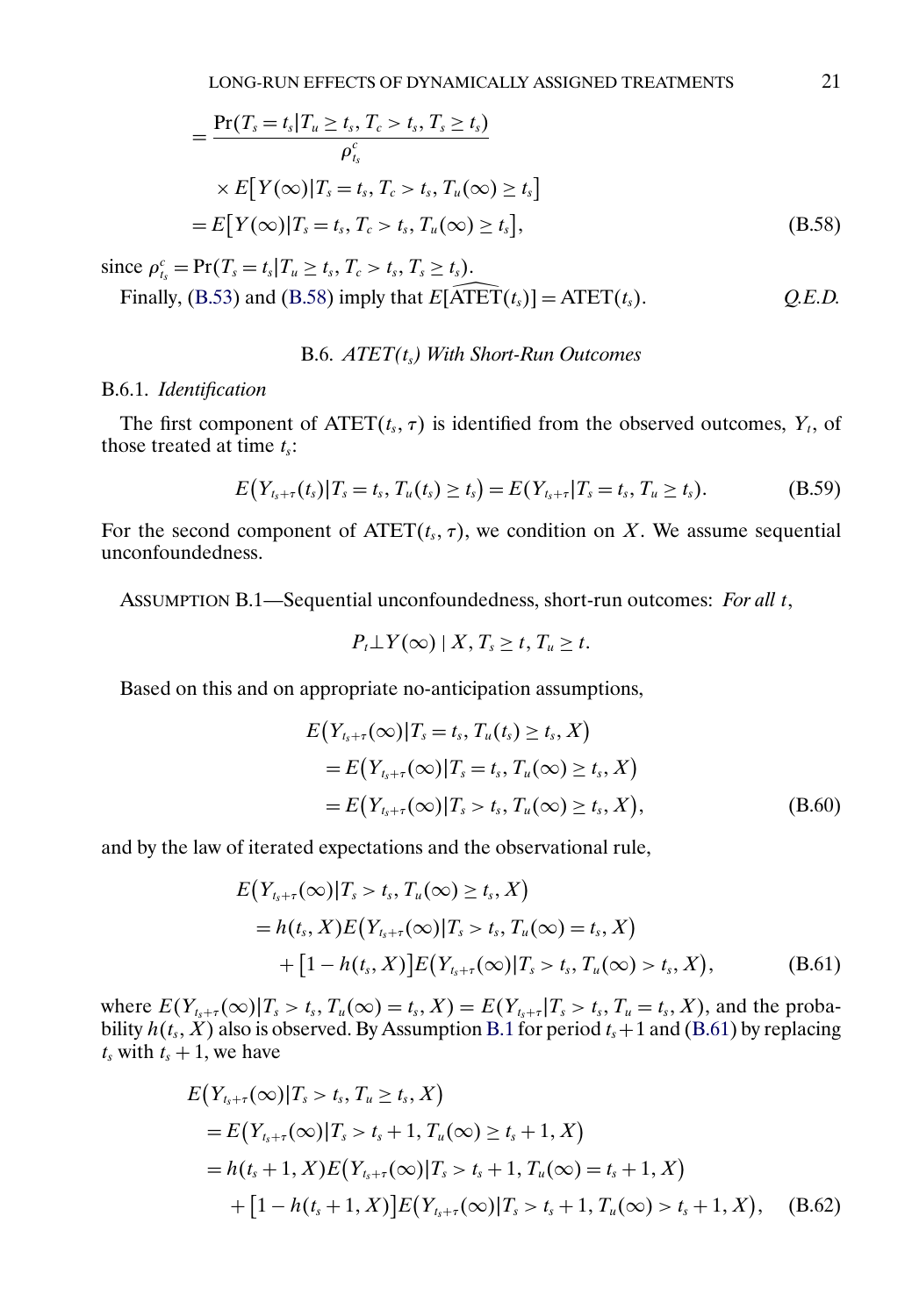where the first equality follows from Assumption [B.1](#page-20-0) and the second from [\(B.61\)](#page-20-0). Iteratively, for  $t_s + 2, \ldots$  gives

$$
E(Y_{t_s+\tau}(\infty)|T_s > t_s, T_u(\infty) \ge t_s, X)
$$
  
= 
$$
\sum_{k=t_s}^{t_s+\tau} h(k, X) \left[ \prod_{m=t_s}^{k-1} [1 - h(m, X)] \right] E(Y|T_s > k, T_u = k, X)
$$
  
+ 
$$
\left[ \prod_{m=t_s}^{t_s+\tau} [1 - h(m, X)] \right] E(Y_{t_s+\tau}|T_s > t_s + \tau, T_u > t_s + \tau, X).
$$
 (B.63)

Combining [\(B.60\)](#page-20-0) and (B.63) and averaging over  $X$  gives the second component of equation (12).

# B.6.2. *Estimation*

Under the above assumptions, an unbiased estimator of 
$$
\widehat{ATET}(t_s)
$$
 is  
\n
$$
\widehat{ATET}(t_s)
$$
\n
$$
= \frac{1}{\pi(t_s)N_{t_s}} \sum_{i \in T_{s,i} = t_s, T_{u,i} \ge t_s} Y_{t_s + \tau, i}
$$
\n
$$
- \left( \sum_{i \in T_{s,i} > T_{u,i}, t_s + \tau \ge T_{u,i} \ge t_s} w^{t_s}(T_{u,i}, X_i) Y_{t_s + \tau, i} + \sum_{i \in T_{s,i} > t_s + \tau, T_{u,i} > t_s + \tau} w^{t_s}_{\tau}(T_{u,i}, X_i) Y_{t_s + \tau, i} \right)
$$
\n
$$
/ \left( \sum_{i \in T_{s,i} > T_{u,i}, t_s + \tau \ge T_{u,i} \ge t_s} w^{t_s}(T_{u,i}, X_i) + \sum_{i \in T_{s,i} > t_s + \tau, T_{u,i} > t_s + \tau} w^{t_s}_{\tau}(T_{u,i}, X_i) \right), \quad (B.64)
$$

where  $w^{t_s}(t_u, X)$  is given by (11) and

$$
w_{\tau}^{t_s}(X) = \frac{p(t_s, X)}{\prod_{m=t_s}^{t_s+ \tau} 1 - p(m, X)}.
$$

**PROOF:** Consider estimation of  $\text{ATET}(t_s, \tau)$  and the estimator in (B.64),

$$
ATET(t_s, \tau) = E(Y_{t_s+\tau}(t_s) - Y_{t_s+\tau}(\infty) | T_s = t_s, T_u(t_s) \ge t_s).
$$

For the first part of  $\text{ATET}(t_s, \tau)$ , the estimator is

$$
\frac{1}{\pi(t_s)N_{t_s}}\sum_{i\in T_{s,i}=t_s,T_{u,i}\geq t_s}Y_{t_s+\tau,i}.
$$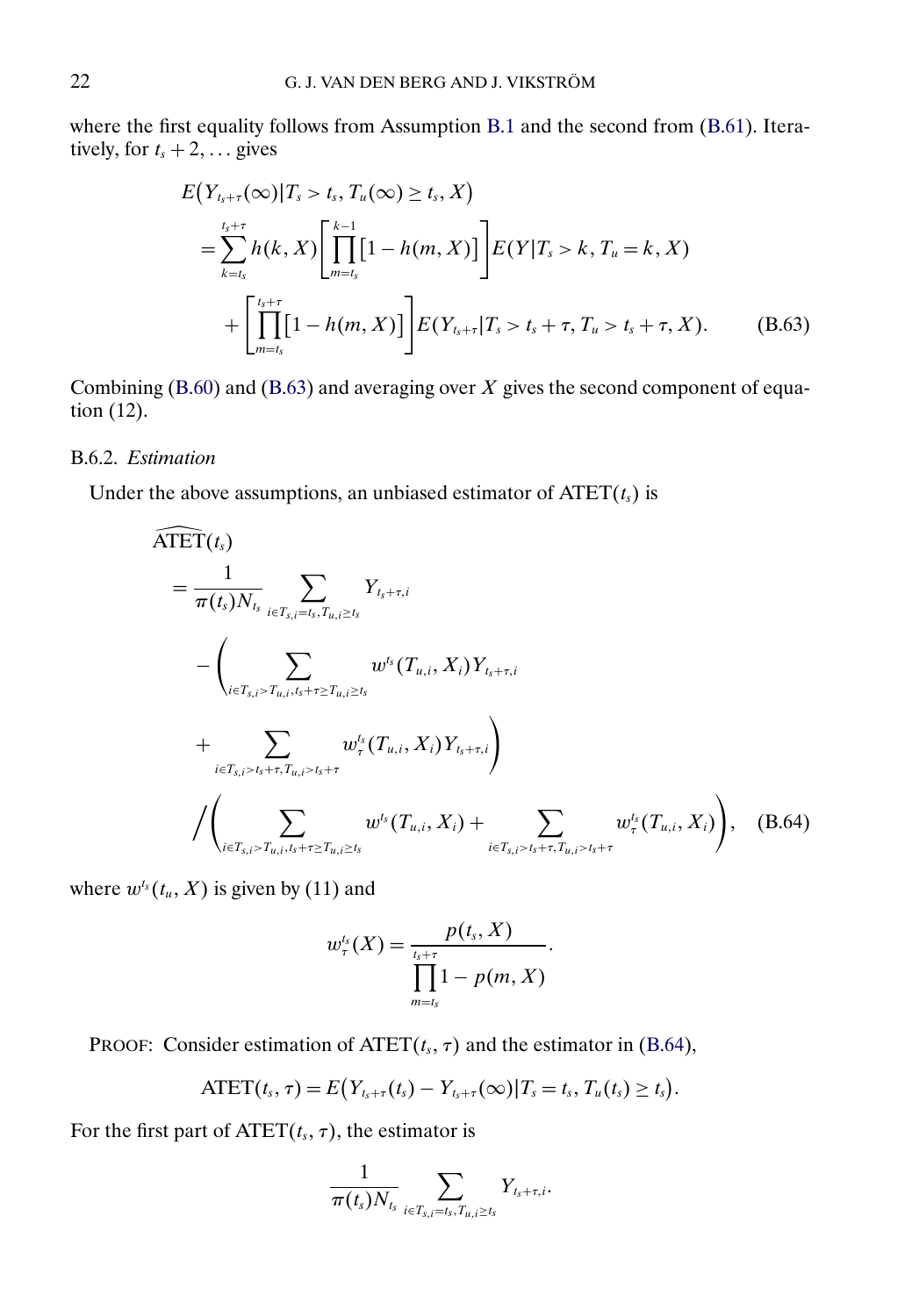<span id="page-22-0"></span>By similar reasoning as for [\(B.1\)](#page-0-0), we have

$$
E\bigg[\frac{1}{\pi(t_s)N_{t_s}}\sum_{i\in T_{s,i}=t_sT_{u,i}\geq t_s}Y_{t_s+\tau,i}\bigg]=E\big[Y_{t_s+\tau}(t_s)|T_s=t_s,T_u(t_s)\geq t_s\big].
$$
 (B.65)

For the second part of  $\text{ATET}(t_s, \tau)$ , the estimator without the normalization is

$$
\frac{1}{\pi(t_s)N_{t_s}}\Bigg[\sum_{i\in T_{s,i}>T_{u,i},t_s+\tau\geq T_{u,i}\geq t_s}w^{t_s}(T_{u,i},X_i)Y_{t_s+\tau,i}+\sum_{i\in T_{s,i}>t_s+\tau,T_{u,i}>t_s+\tau}w^{t_s}_{\tau}(T_{u,i},X_i)Y_{t_s+\tau,i}\Bigg].
$$

Initially, using similar reasoning as for [\(B.2\)](#page-0-0),

$$
E\left[\frac{1}{\pi(t_s)N_{t_s}}\sum_{i\in T_{s,i}>T_{u,i},t_s+\tau\geq T_{u,i}\geq t_s}w^{t_s}(T_{u,i},X_i)Y_{t_s+\tau,i}\right]
$$
  
=  $E_{X|T_s\geq t_s,T_u\geq t_s}\left[\frac{1}{\pi(t_s)}\right]$   

$$
\times E\left[\sum_{t_u=t_s}^{t_s+\tau}w^{t_s}(t_u,X)\mathbf{I}(T_s>t_u,T_u=t_u)Y_{t_s+\tau}\Big|T_s\geq t_s,T_u\geq t_s,X\right]\right],
$$
 (B.66)

and using similar reasoning as for [\(B.3\)](#page-1-0), we have

$$
E[w^{t_s}(t_u, X) \mathbf{I}(T_s > t_u, T_u = t_u) Y_{t_s + \tau} | T_s \ge t_s, T_u \ge t_s, X]
$$
  
=  $p(t_s, X) h(t_u, X) \left[ \prod_{m=t_s}^{t_u - 1} [1 - h(m, X)] \right]$   
 $\times E[Y_{t_s + \tau}(\infty) | T_s = t_s, T_u(\infty) = t_u, X].$  (B.67)

Next,

$$
E\left[\frac{1}{\pi(t_s)N_{t_s}}\sum_{i\in T_{s,i} > t_s+\tau, T_{u,i} > t_s+\tau} w_{\tau}^{t_s}(T_{u,i}, X_i)Y_{t_s+\tau,i}\right]
$$
  
\n
$$
= E\left[\frac{1}{\pi(t_s)N_{t_s}}\sum_{i\in T_{s,i} \ge t_s, T_{u,i} \ge t_s} w_{\tau}^{t_s}(T_{u,i}, X_i)\mathbf{I}(T_{s,i} > t_s + \tau, T_{u,i} > t_s + \tau)Y_{t_s+\tau,i}\right]
$$
  
\n
$$
= E\left[\frac{1}{\pi(t_s)N_{t_s}}\sum_{i\in T_{s,i} \ge t_s, T_{u,i} \ge t_s} \sum_{t_{u} > t_s+\tau}^{T_{u}^{max}} w_{\tau}^{t_s}(t_u, X_i)\mathbf{I}(T_{s,i} > t_s + \tau, T_{u,i} = t_u)Y_{t_s+\tau,i}\right]
$$
  
\n
$$
= \frac{1}{\pi(t_s)} E\left[\sum_{t_{u} > t_s+\tau}^{T_{u}^{max}} w_{\tau}^{t_s}(t_u, X)\mathbf{I}(T_s > t_s + \tau, T_u = t_u)Y_{t_s+\tau}|T_s \ge t_s, T_u \ge t_s\right]
$$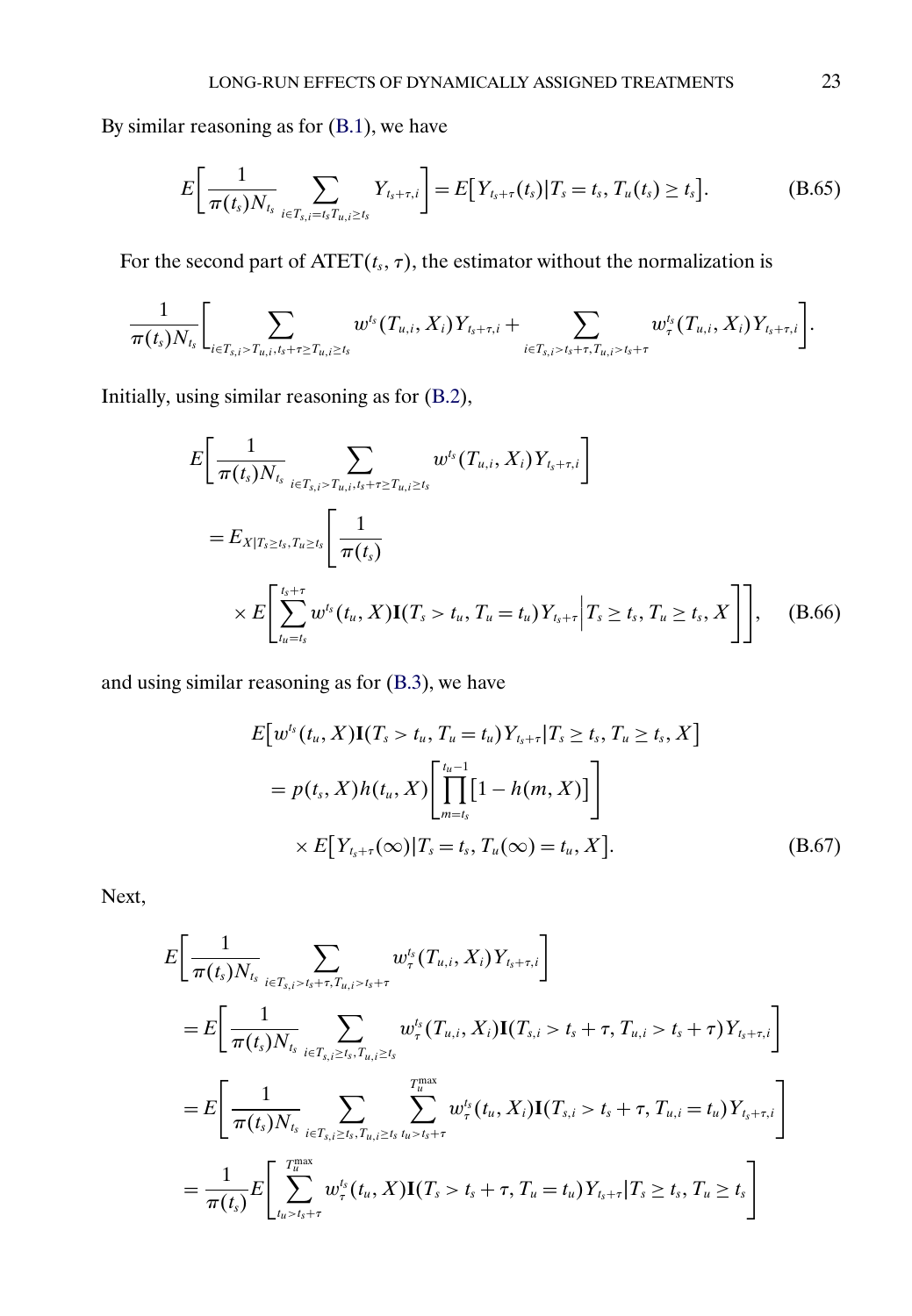<span id="page-23-0"></span>
$$
=E_{X|T_s\geq t_s,T_u\geq t_s}\left[\frac{1}{\pi(t_s)}E\left[\sum_{t_u>t_s+\tau}^{T_u^{\text{max}}}w_{\tau}^{t_s}(t_u,X)\right]\right] \times \mathbf{I}(T_s>t_s+\tau,T_u=t_u)Y_{t_s+\tau}|T_s\geq t_s,T_u\geq t_s,X\right]\right],
$$
(B.68)

Then Assumption [B.1](#page-20-0) and no-anticipation and the fact that  $w_{\tau}^{t_s}(X) = \frac{p(t_s, X)}{\prod_{m=1}^{k_s+1} [1-p(t_m, X)]}$  $\frac{p(t_s, x)}{\prod_{m=t_s}^{t_s+\tau} [1-p(m, X)]}$  jointly imply that

$$
E[w_{\tau}^{t}(X)I(T_{s} > t_{s} + \tau, T_{u} = t_{u})Y_{t_{s}+\tau}|T_{s} \geq t_{s}, T_{u} \geq t_{s}, X]
$$
\n
$$
= w_{\tau}^{t}(X)Pr(T_{s} > t_{s} + \tau, T_{u} = t_{u}|T_{u} \geq t_{s}, T_{s} \geq t_{s}, X)
$$
\n
$$
\times E[Y_{t_{s}+\tau}|T_{s} > t_{s} + \tau, T_{u} = t_{u}, X]
$$
\n
$$
= \frac{p(t_{s}, X)}{\prod_{m=t_{s}}}[1 - p(m, X)]
$$
\n
$$
h(t_{u}, X) \left[\prod_{m=t_{s}}^{t_{u}-1}[1 - h(m, X)]\right]
$$
\n
$$
\times \left[\prod_{m=t_{s}}^{t_{s}+\tau}[1 - p(m, X)]\right]E[Y_{t_{s}+\tau}|T_{s} > t_{s} + \tau, T_{u} = t_{u}, X]
$$
\n
$$
= p(t_{s}, X)h(t_{u}, X) \left[\prod_{m=t_{s}}^{t_{u}-1}[1 - h(m, X)]\right]
$$
\n
$$
\times E[Y_{t_{s}+\tau}|T_{s} > t_{s} + \tau, T_{u} = t_{u}, X]
$$
\n
$$
= p(t_{s}, X)h(t_{u}, X) \left[\prod_{m=t_{s}}^{t_{u}-1}[1 - h(m, X)]\right]
$$
\n
$$
\times E[Y_{t_{s}+\tau}(\infty)|T_{s} > t_{s} + \tau, T_{u}(\infty) = t_{u}, X]
$$
\n
$$
= p(t_{s}, X)h(t_{u}, X) \left[\prod_{m=t_{s}}^{t_{u}-1}[1 - h(m, X)]\right]
$$
\n
$$
\times E[Y_{t_{s}+\tau}(\infty)|T_{s} = t_{s}, T_{u}(\infty) = t_{u}, X].
$$
\n(B.69)

From  $(B.66)$ – $(B.69)$ , we have

$$
E\bigg[\frac{1}{\pi(t_s)N_{t_s}}\bigg[\sum_{\substack{i\in T_{s,i}>T_{u,i},\\t_s+\tau\geq T_{u,i}\geq t_s}}w^{t_s}(T_{u,i},X_i)Y_{t_s+\tau,i}+\sum_{\substack{i\in T_{s,i}>t_s+\tau,\\T_{u,i}>t_s+\tau}}w^{t_s}_{\tau}(T_{u,i},X_i)Y_{t_s+\tau,i}\bigg]\bigg]
$$
  
=  $E_{X|T_s\geq t_s,T_{u}\geq t_s}\bigg[\frac{p(t_s,X)}{\pi(t_s)}\sum_{t_u=t_s}^{T_{\text{max}}}h(t_u,X)\bigg[\prod_{m=t_s}^{t_u-1}[1-h(m,X)]\bigg]\bigg]$   

$$
\times E[Y_{t_s+\tau}(\infty)|T_s=t_s,T_u(\infty)=t_u,X]\bigg].
$$
 (B.70)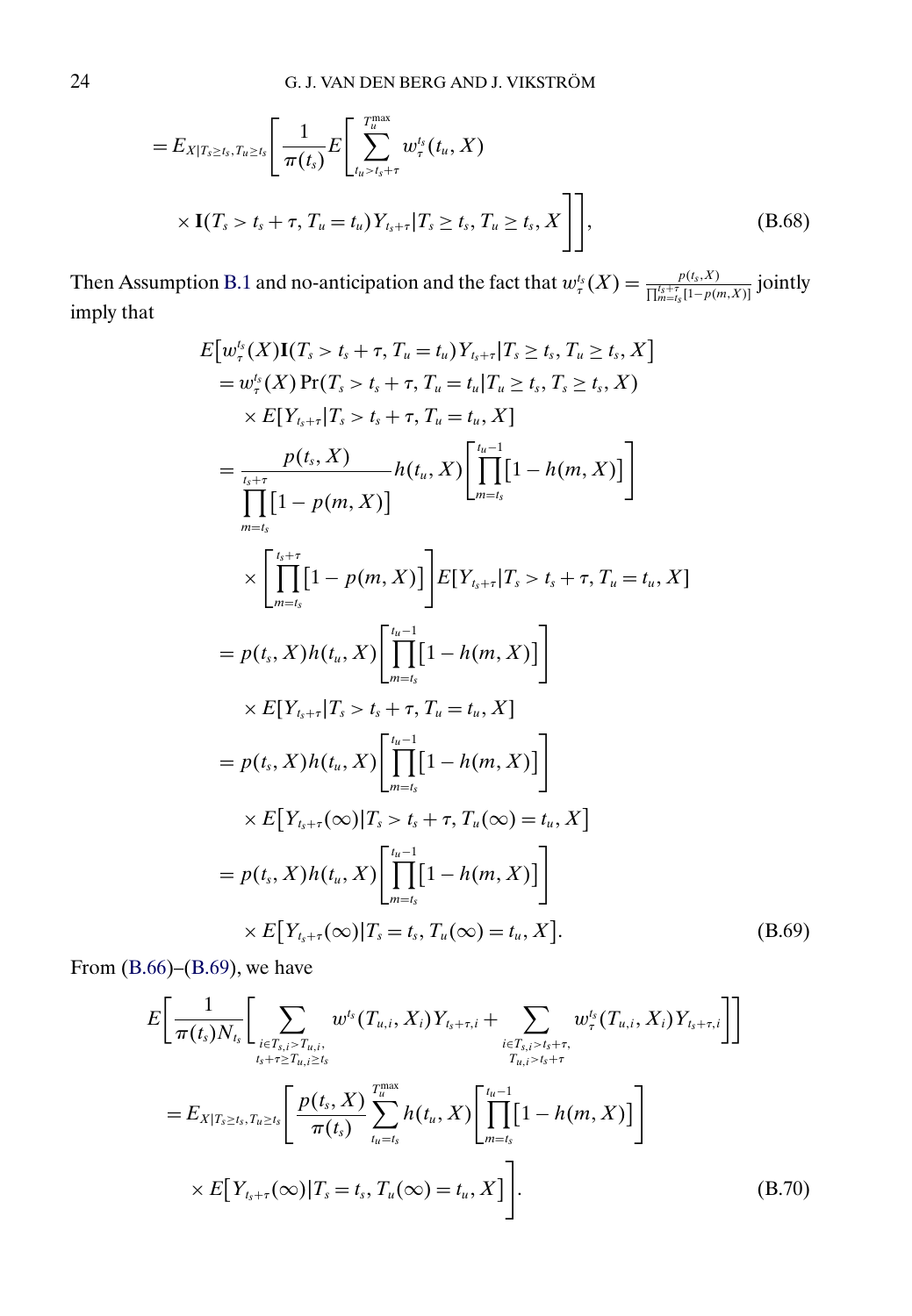Then, using similar reasoning as for [\(B.8\)](#page-3-0),

$$
\sum_{t_u=t_s}^{T_u^{\max}} h(t_u, X) \left[ \prod_{m=t_s}^{t_u-1} [1 - h(m, X)] \right]
$$
  
 
$$
\times E[Y_{t_s+\tau}(\infty) | T_s = t_s, T_u(\infty) = t_u, X]
$$
  
=  $E[Y_{t_s+\tau}(\infty) | T_s = t_s, T_u(\infty) \ge t, X],$  (B.71)

and thus from [\(B.70\)](#page-23-0) and (B.71),

$$
E\left[\frac{1}{\pi(t_{s})N_{t_{s}}}\left[\sum_{i\in T_{s,i}>T_{u,i}}w^{t_{s}}(T_{u,i},X_{i})Y_{t_{s}+\tau,i}+\sum_{i\in T_{s,i}>t_{s}+\tau,}w^{t_{s}}_{\tau}(T_{u,i},X_{i})Y_{t_{s}+\tau,i}\right]\right]
$$
\n
$$
=\frac{1}{\pi(t_{s})}E_{X|T_{s}\geq t_{s},T_{u}\geq t_{s}}\left[p(t_{s},X)E[Y_{t_{s}+\tau}(\infty)|T_{s}=t_{s},T_{u}(\infty)\geq t_{s},X]\right]
$$
\n
$$
=\frac{1}{\pi(t_{s})}E_{X|T_{s}\geq t_{s},T_{u}\geq t_{s}}\left[Pr(T_{s}=t_{s}|T_{s}\geq t_{s},T_{u}\geq t_{s},X)\right]
$$
\n
$$
\times E[Y_{t_{s}+\tau}(\infty)|T_{s}=t_{s},T_{u}(\infty)\geq t_{s},X]
$$
\n
$$
=\frac{1}{\pi(t_{s})}Pr(T_{s}=t_{s}|T_{s}\geq t_{s},T_{u}\geq t_{s})
$$
\n
$$
\times E[Y_{t_{s}+\tau}(\infty)|T_{s}=t_{s},T_{u}(\infty)\geq t_{s}]
$$
\n
$$
=E[Y_{t_{s}+\tau}(\infty)|T_{s}=t_{s},T_{u}(\infty)\geq t_{s}].
$$
\nFinally, (B.65) and (B.72) imply that  $E[\widehat{\text{ATET}}(t_{s})] = \text{ATET}(t_{s}).$  Q.E.D.

## APPENDIX C: MONTE CARLO SIMULATION

#### C.1. *Simulation Design*

This simulation study examines properties of the estimator introduced in the paper. We use the following notation for the conditional exit probability out of the initial state:  $\theta_{T_u}(t) = \Pr(T_u = t_u | T_u \ge t_u)$ , and the conditional treatment probability:  $\theta_{T_s}(t) = \Pr(T_s = t_u | T_u \ge t_u)$  $t_s | T_u \ge t_s$ ,  $T_s \ge t_s$ ). We consider the following discrete time DGP:

$$
\theta_{T_u}(t) = f(-2.5 + X + v_u), \n\theta_{T_s}(t) = f(\alpha_s + \beta_s X + v_s), \quad t \le 12, \n\theta_{T_s}(t) = 0, \quad t > 12, \nY = 100 + \beta_Y X + \delta I(T_u \ge T_s) + \beta_u v_u + v_y \n\text{with } X, v_u, v_s \sim \text{unif}(-1, 1), v_y \sim N(0, 5),
$$
\n(C.73)

with X,  $v_u$ ,  $v_s$ ,  $v_v$  all independently distributed of each other, and  $f(h) = [1 + \exp(-h)]^{-1}$ .

This model has several properties worth noticing. First, the treatment can start at any point during the first 12 time periods, corresponding to a treatment in place during the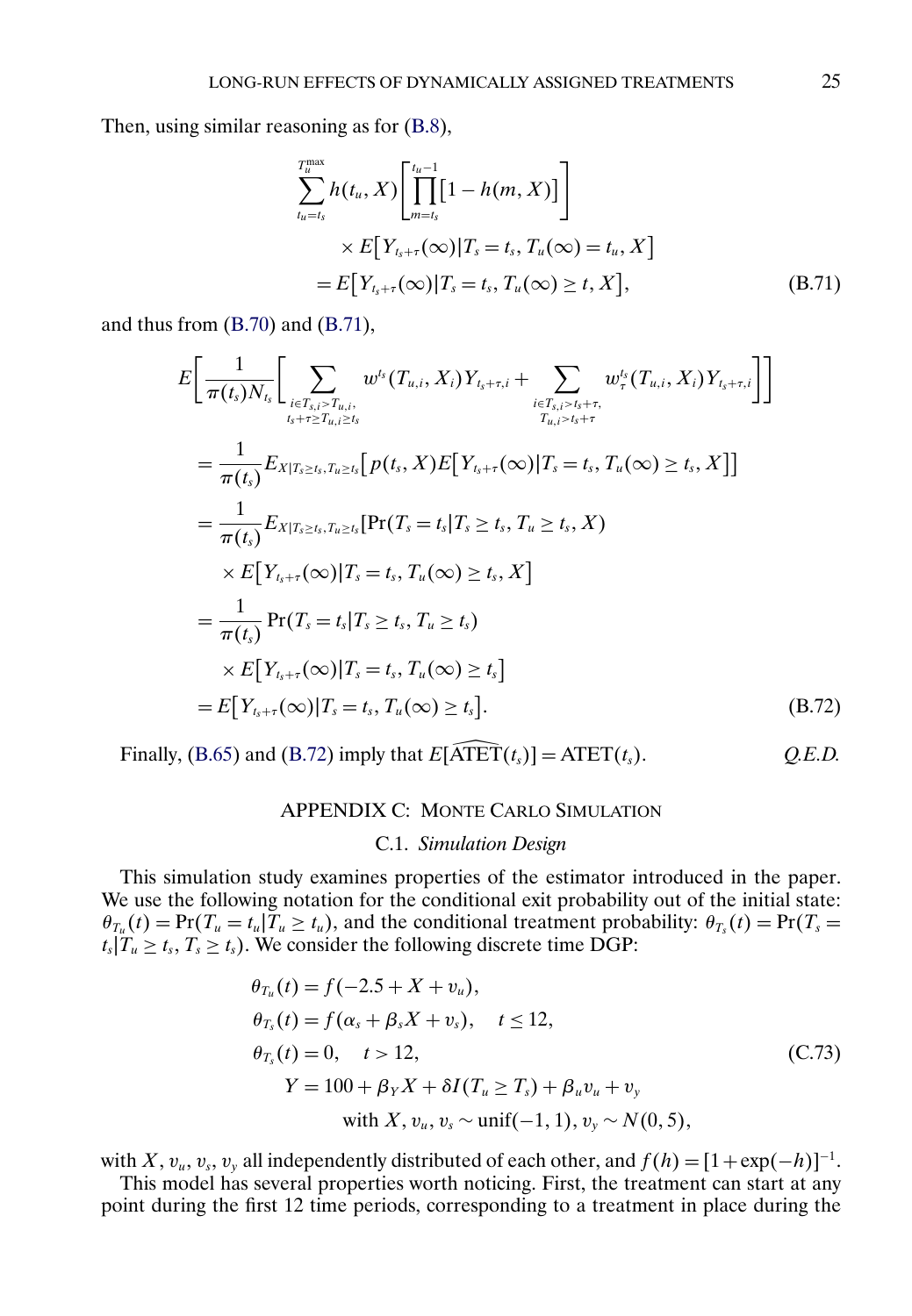<span id="page-25-0"></span>

FIGURE C.1.—Simulated bias for the dynamic IPW estimator and a static IPW estimator. Model A: baseline treatment rate. Note:  $\alpha_s$  is the conditional treatment probability parameter. The data generating processes are described in the text. Bias for aggregated effect of treatment over the first 12 months. Dynamic IPW is the estimator introduced in this paper. Static IPW is a standard static IPW estimator with normalized weights. Results are based on 2000 replications.

first year (if the time period is a month). Second, both durations,  $T_u$  and  $T_s$ , and the outcome, Y, depend on observed and unobserved characteristics. However, since the unobserved effect in the treatment equation is uncorrelated with the other unobserved effects, the unconfoundedness assumption holds. Third, the unobserved effect in the duration time equation also appears in the long-run outcome equation. This is consistent with the idea that some unobserved characteristics affect both time in the initial state and the longrun outcome. In the training for unemployed example, this may be unobserved motivation and/or unobserved ability.

In the baseline setting, the correlation between the unobserved characteristics in the exit and long-outcome equations  $\beta_u$  is 1, the baseline treatment probability parameter  $\alpha_s$  is −3.0, the impact of the covariate on treatment  $\beta_s$  is 1, the treatment effect on the long-run outcome  $\delta$  is 0, and impact of the covariate on the long-run outcomes  $\beta_Y$  is set to 1. These parameters are then varied in four different ways. Model A varies the baseline treatment parameter ( $\alpha_s$  between  $-4.5$  and  $-1.5$ ). Model B varies the impact of the covariate on treatment ( $\beta_s$  between 0 and 2). With  $\alpha_s = -4$ , the conditional treatment probability in each period is 0.021 while with  $\alpha_s = -2$  this is 0.13. If  $\beta_s$  equals 0.5, the conditional treatment probability varies between 0.029 and 0.076; and if  $\beta_s = 1.5$ , this probability varies between 0.011 and 0.18. Model C varies the correlation between the unobserved characteristics in the exit and long-outcome equations ( $\beta_u$  between 0 and 2). Finally, Model D allows the treatment effect on the long-run outcome,  $\delta$ , to vary between 1 and 10.

We focus on the aggregated effect ATET. All propensity scores are estimated with a correct logistic model specification. We initially study the bias of each estimator. The sample size is set to 10,000 and the number of replications is 2000. Common support is imposed through the above mentioned variant of the three-step approach from [Huber, Lechner,](#page-29-0) [and Wunsch](#page-29-0) [\(2013\)](#page-29-0), with the upper limit on the weight given to a certain observation set to 1%. After this, we study the size and variance of the dynamic estimator, using bootstrapped standard errors (500 replications). In that case, we allow the treatment to start at any point during the first 4 periods.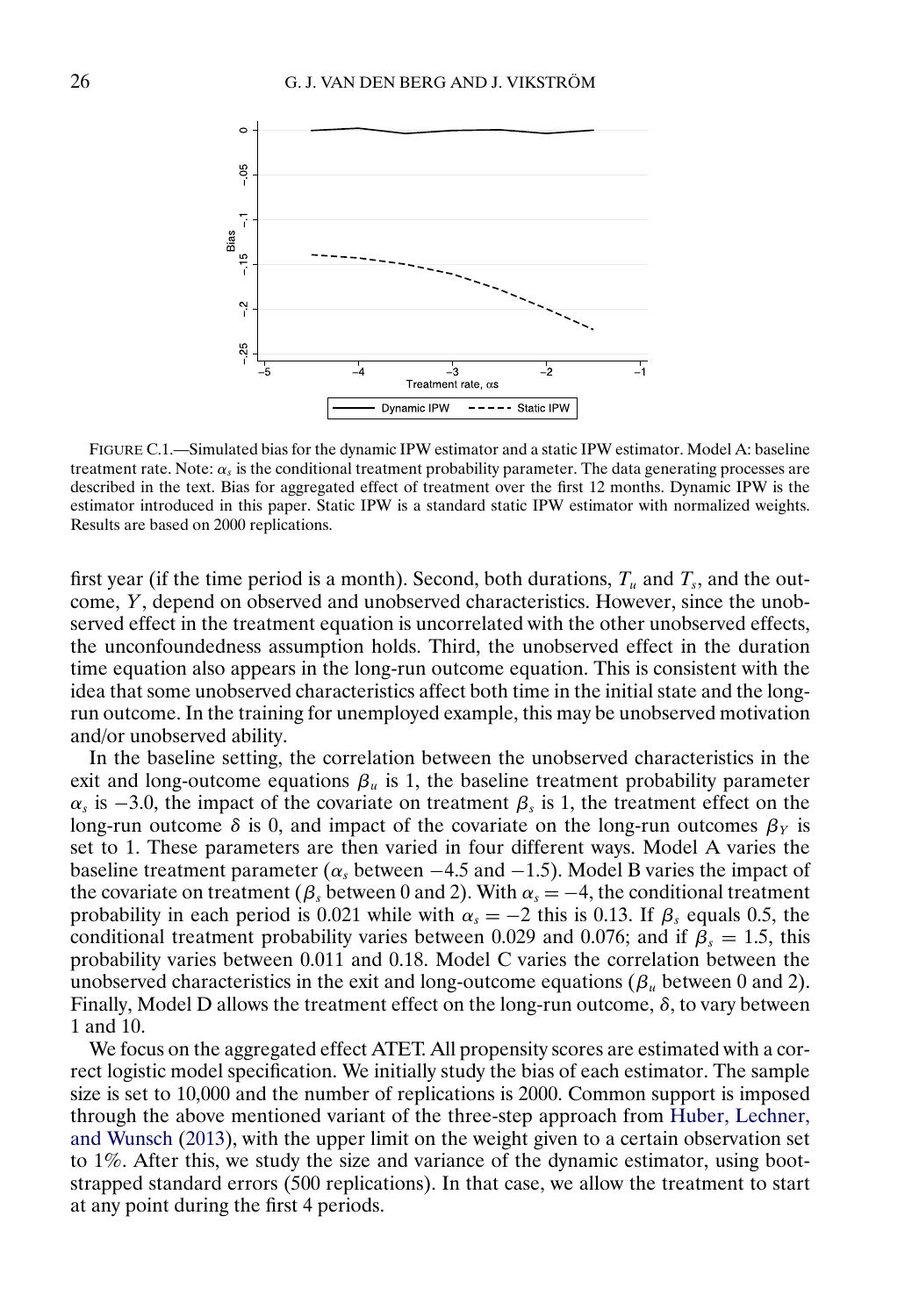<span id="page-26-0"></span>

FIGURE C.2.—Simulated bias for the dynamic IPW estimator and a static IPW estimator. Model B: impact of the covariate on the conditional treatment probability. Note:  $\beta_s$  is the impact of the covariate on treatment. The data generating processes are described in the text. Bias for aggregated effect of treatment over the first 12 months. Dynamic IPW is the estimator introduced in this paper. Static IPW is a standard static IPW estimator with normalized weights. Results are based on 2000 replications.

## C.2. *Simulation Results*

We compare the dynamic IPW estimator and a static IPW estimator. Figure [C.1](#page-25-0) reports how the bias of the two estimators are related to the baseline treatment rate. As expected, the static IPW estimator is biased, and the bias is increasing in the treatment parameter (higher  $\alpha_s$ ). This is because a higher conditional treatment probability implies more extensive dynamic treatment assignment. The bias of the dynamic IPW estimator, on the



FIGURE C.3.—Simulated bias for the dynamic IPW estimator and a static IPW estimator. Model C: correlation between the unobserved characteristics in the exit and long-outcome equations. Note:  $\beta_u$  determines the correlation between the unobserved characteristics in the exit and long-outcome equations. The data generating processes are described in the text. Bias for aggregated effect of treatment over the first 12 months. Dynamic IPW is the estimator introduced in this paper. Static IPW is a standard static IPW estimator with normalized weights. Results are based on 2000 replications.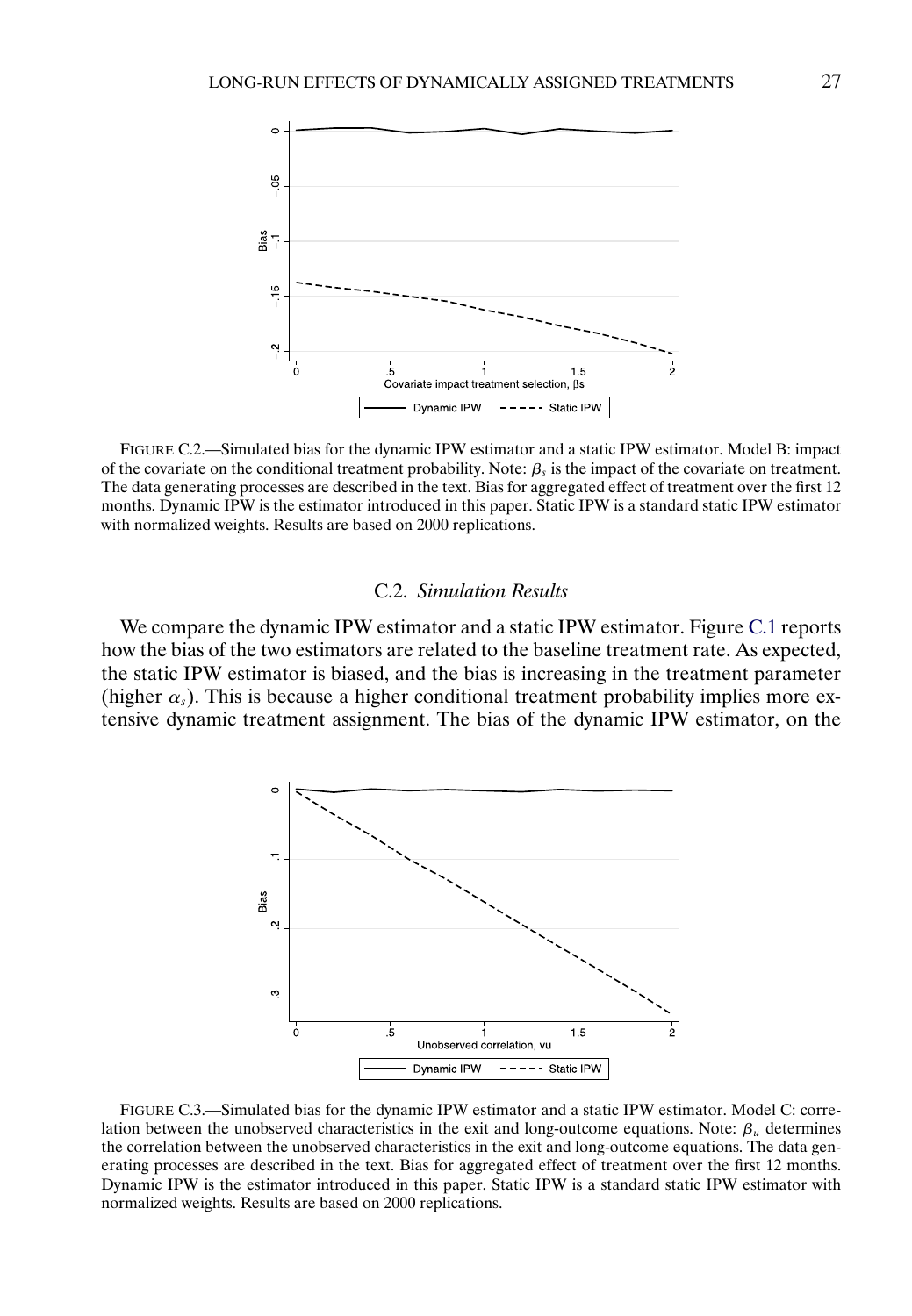|                                       | 1000 observations |           |             | 4000 observations |           |             |
|---------------------------------------|-------------------|-----------|-------------|-------------------|-----------|-------------|
|                                       | bias<br>$[1]$     | se<br>[2] | size<br>[3] | bias<br>[4]       | se<br>[5] | size<br>[6] |
| Baseline model                        | 0.004             | 0.198     | 0.056       | $-0.005$          | 0.100     | 0.058       |
| Unobserved correlation, $\beta_u = 2$ | 0.000             | 0.213     | 0.049       | 0.001             | 0.105     | 0.047       |
| Treatment rate, $\alpha_s = -2$       | $-0.005$          | 0.166     | 0.055       | $-0.001$          | 0.084     | 0.057       |
| Treatment selection, $\beta_s = 2$    | 0.004             | 0.209     | 0.058       | 0.000             | 0.106     | 0.049       |
| Treatment effect, $\delta_{\rm s}=5$  | 0.002             | 0.190     | 0.040       | $-0.001$          | 0.096     | 0.038       |

TABLE C.I SIMULATED BIAS, SIZE, AND VARIANCE OF THE DYNAMIC IPW ESTIMATOR.

*Note*: IPW estimates with bootstrapped standard errors (500 replications). The data generating processes are described in the text. Size is for 5% level tests. The results are based on 2000 replications.

other hand, is virtually zero for all treatment probabilities and roughly 100 times smaller than for the static IPW estimator.

Figure [C.2](#page-26-0) also shows that the bias of the static IPW estimator increases with the variance of the treatment probability across units (larger  $\beta_s$ ), while the dynamic approach is unbiased for all values of  $\beta_s$ . From Figure [C.3,](#page-26-0) it can also be seen that the bias of the static approach is increasing in the correlation between the unobserved characteristics in the exit and long-outcome equations,  $\beta_{\mu}$ . Again, the bias of our dynamic approach is virtually zero.

Finally, Table C.I presents the bias, variance, and size of our dynamic IPW estimator. The simulation results are for sample sizes of 1000 and 4000. We vary the parameters of the DGP in a similar way for Models A–D, but we only report simulation results for the baseline case and one additional case for each model. First, as expected, based on the results in Figures [C.1–](#page-25-0)C.4, the bias is small in all cases. Size is for a test with nominal size of 5%, so that the IPW estimator roughly has correct size (columns 3 and 6). The tables also show that standard error decreases by roughly 50% when the sample size is



FIGURE C.4.—Simulated bias for the dynamic IPW estimator and a static IPW estimator. Model D: treatment effect on the long-run outcome. Note:  $\delta$  is the treatment effect. The data generating processes are described in the text. Bias for aggregated effect of treatment over the first 12 months. Dynamic IPW is the estimator introduced in this paper. Static IPW is a standard static IPW estimator with normalized weights. Results are based on 2000 replications.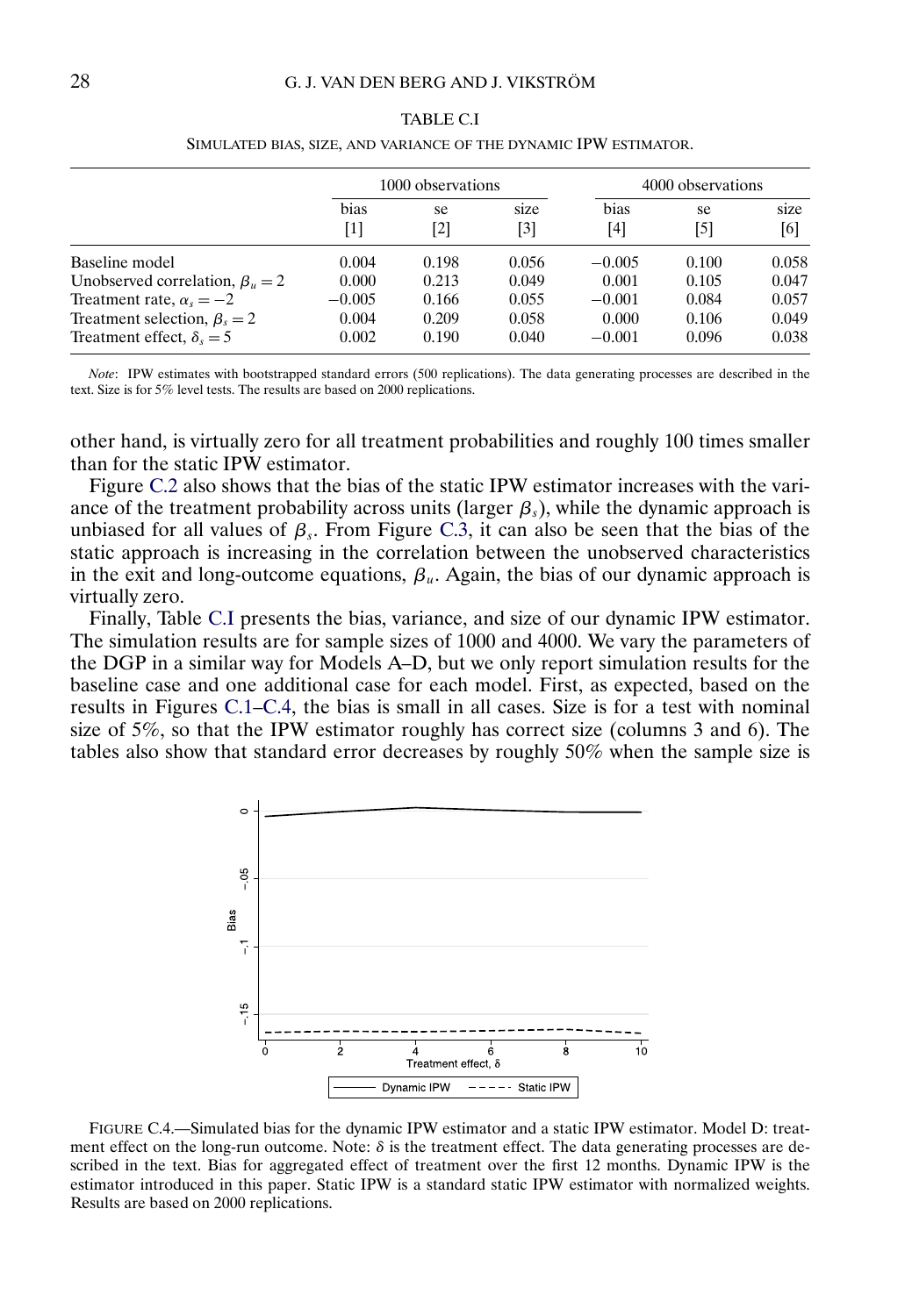increased by a factor of four from 1000 to 4000, suggesting that the estimator is  $\sqrt{N}$ convergent.

# APPENDIX D: SAMPLE STATISTICS

|                                                  | Non-treated (averages) | Treated (averages) |
|--------------------------------------------------|------------------------|--------------------|
| # observations                                   | 735,547                | 57,033             |
| Unemployment duration in months                  | 8.7                    | 25.6               |
| <i><b>Outcomes</b></i>                           |                        |                    |
| Earnings in unemployment entry year              | 69,354                 | 55,817             |
| Earnings $+1$ years                              | 79,885                 | 45,887             |
| Earnings $+2$ years                              | 101,123                | 78,256             |
| Earnings $+3$ years                              | 119,707                | 102,533            |
| Earnings +4 years                                | 133,284                | 117,453            |
| Earnings $+5$ years                              | 142,351                | 127,252            |
| Earnings $+6$ years                              | 147,865                | 132,906            |
| Earnings $+7$ years                              | 152,406                | 136,648            |
| Earnings $+8$ years                              | 158,094                | 141,483            |
| Earnings +9 years                                | 165,504                | 147,997            |
| <b>Background characteristics</b>                |                        |                    |
| Male $(\%)$                                      | 47.4                   | 47.5               |
| Age at the start of the spell                    |                        |                    |
| $25 - 34$                                        | 57.8                   | 50.3               |
| $35 - 44$                                        | 26.4                   | 30.8               |
| $45 - 54$                                        | 15.8                   | 18.9               |
| Married $(\% )$                                  | 36.5                   | 41.2               |
| Education $(\% )$                                |                        |                    |
| Less than high school                            | 21.8                   | 20.4               |
| High school education                            | 51.8                   | 57.8               |
| University education                             | 26.4                   | 21.8               |
| Child in ages $0-3$ (%)                          | 25.6                   | 30.5               |
| Child in ages $4-6$ (%)                          | 17.7                   | 19.4               |
| Child in ages $7-15$ (%)                         | 24.7                   | 27.8               |
| UI eligible $(\%)$                               | 78.0                   | 80.7               |
| Only search in local area $(\% )$                | 16.6                   | 19.3               |
| Preprogram earnings and unemployment             |                        |                    |
| Days unemployed year $-1$                        | 58.0                   | 64.7               |
| Days unemployed year $-2$                        | 81.1                   | 96.7               |
| Earnings year $-1$                               | 72,095                 | 72,121             |
| Earnings year $-2$                               | 74,202                 | 71,798             |
| Earnings year $-3$                               | 77,121                 | 74,655             |
| Year of inflow $(\%;$ residual category is 1995) |                        |                    |
| 1996                                             | 24.9                   | 21.7               |
| 1997                                             | 24.6                   | 20.3               |
| 1998                                             | 26.0                   | 24.9               |

TABLE D.I SELECTED SAMPLE STATISTICS.

(*Continues*)